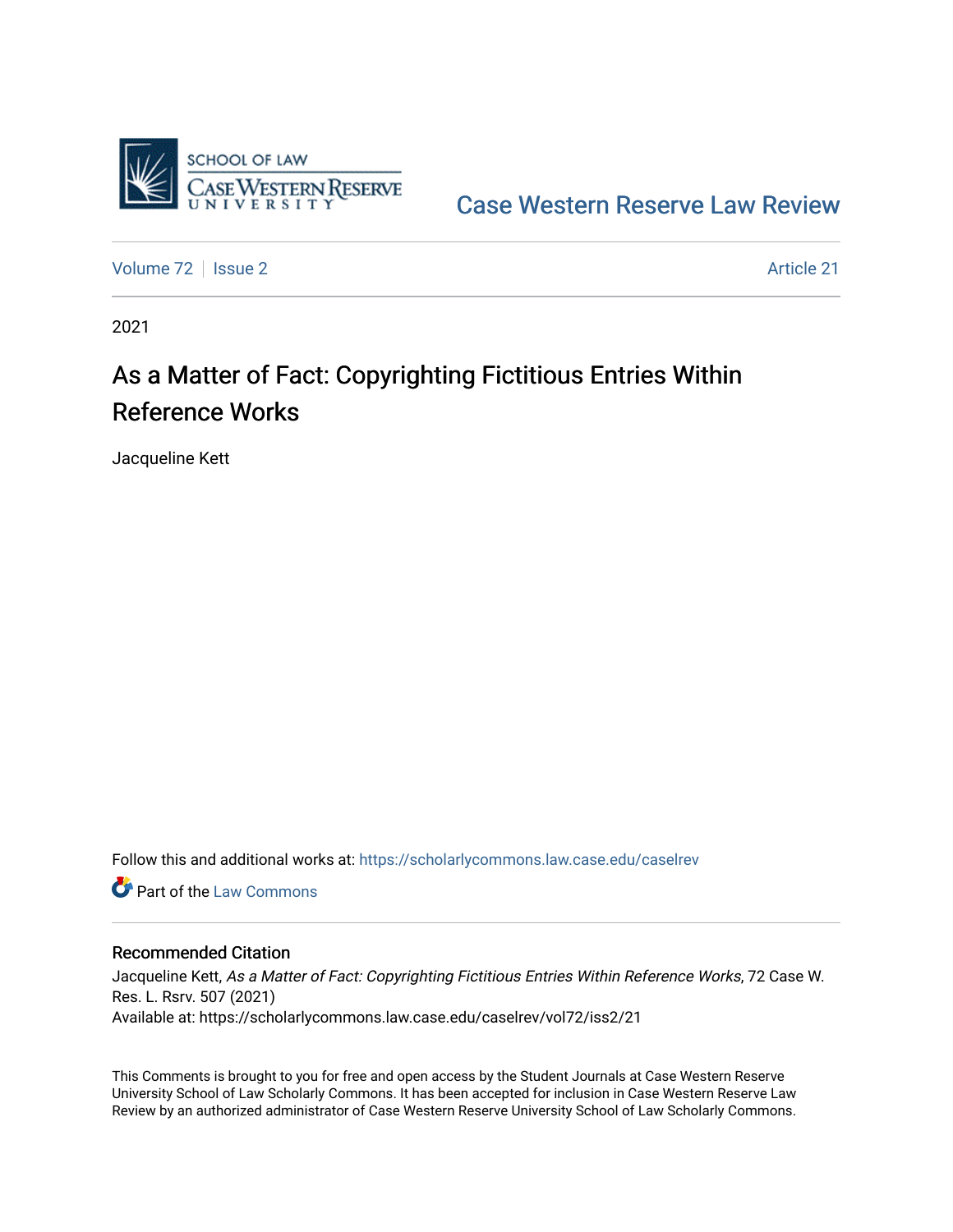## — Comment —

# AS A MATTER OF FACT: Copyrighting Fictitious Entries Within Reference Works

### **ABSTRACT**

Fake facts and fictitious entries are common in reference works. While these irregularities exist for a variety of reasons, some are explicitly added as copyright traps to catch infringers. Because they are often perceived to be truth, they challenge the binary of fact and fiction. This Comment explores legal treatment of these fictitious entries, highlighting that these entries should be treated differently based on the degree to which they are false.

#### CONTENTS

*"As far as I'm concerned, the only difference between fact and what most people call fiction is about fifteen pages in the dictionary."*<sup>1</sup> - Charles de Lint

#### **INTRODUCTION**

In May 2005, *New Oxford American Dictionary* published its second edition, which "added nearly 3,000 new words, senses, and phrases" to its pages.2 Within months, there were rumors that a made-up word

<sup>1.</sup> Charles De Lint, *Tallulah*, *in* Dreams Underfoot 398, 399 (Terri Windling ed., 1993).

<sup>2.</sup> *New Oxford American Dictionary*, ACADEMIC, https://en-academic.com/dic. nsf/enwiki/13401 [https://perma.cc/N332-FGLL] (last visited Jan. 22, 2022).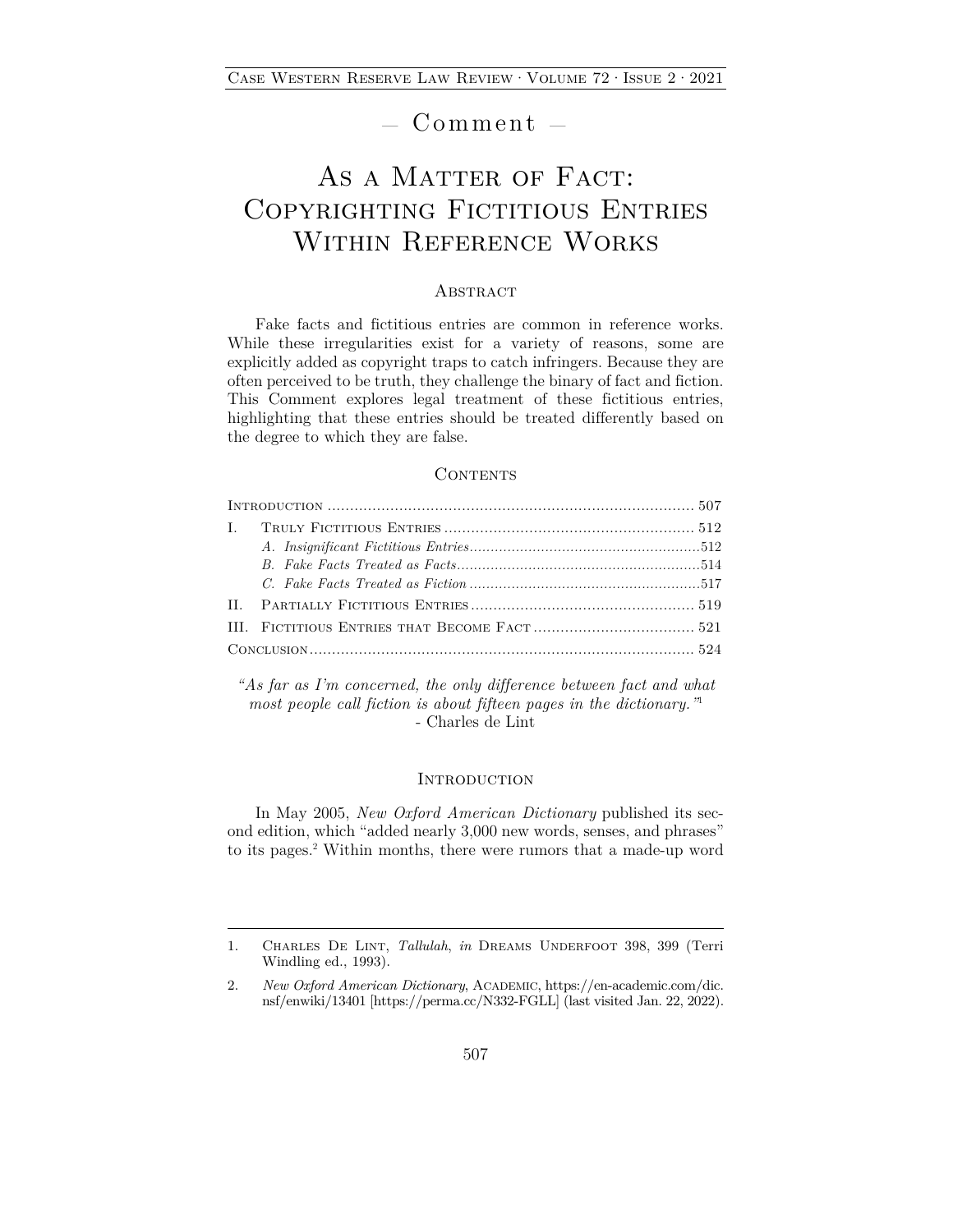beginning with the letter "e" had been added.3 After scrutinizing through all 3,128 "e" entries, an independent investigator determined that there were six possible made-up terms:

Earth loop: n. Electrical British term for ground loop.

EGD: n. a technology or system that integrates a computer display with a pair of eyeglasses . . . abbreviation of eyeglass display.

Electrofish: v. [trans.] fish (a stretch of water) using electrocution or a weak electric field.

ELSS: abbr. extravehicular life support system.

Esquivalience: n. the willful avoidance of one's official responsibilities . . . late 19th cent: perhaps from French esquiver, "dodge, slink away."

Eurocreep: n. [informal] the gradual acceptance of the euro in European Union countries that have not yet officially adopted it as their national currency.4

These entries were sent to nine lexicographers to determine which was the dupe. Seven authorities reached the same conclusion: esquivalience wasn't a word.<sup>5</sup> When confronted, the editor-in-chief of the *New Oxford*, Erin McKean, admitted that esquivalience was the fictitious entry. Comparing their trick to "tagging and releasing giant turtles," she claimed the team had added the word to track when competitors copied their work.6 Like clockwork, "esquivalience" was later spotted in other reference works.7 As noted by one scholar, "certainly those turtles'

6. *Id.* 

<sup>3.</sup> Henry Alford, *Not a Word*, New Yorker (Aug. 21, 2005), https://www. newyorker.com/magazine/2005/08/29/not-a-word [https://perma.cc/BK9U-BRQG]. Interestingly, the fake word had also graced the pages of the first edition, though it was never spotted. *Id.*

<sup>4.</sup> *Id.* (repunctuated and reformatted for readability).

<sup>5.</sup> *Id.* The two dissenting authorities were Sidney Landau and Garet Thomson. Landau, a dictionary editor, claimed it was "ELSS . . . for the simple reason that it's short. A dictionary wouldn't want to waste more than a line or two." Thomson, a programmer for pseudodictionary.com, claimed the culprit must be the "clunky-sounding" "electrofish." *Id.*

<sup>7.</sup> *Id.* ("The word has since been spotted on Dictionary.com, which [incorrectly] cites Webster's New Millennium as its source."). Dictionary.com has since removed "esquivalience." Search Results for "Esquivalience," DICTIONARY.COM, https://www.dictionary.com/misspelling?term=Esquivalience [https:// perma.cc/ DU3R-892Q] (last visited Mar. 6, 2022).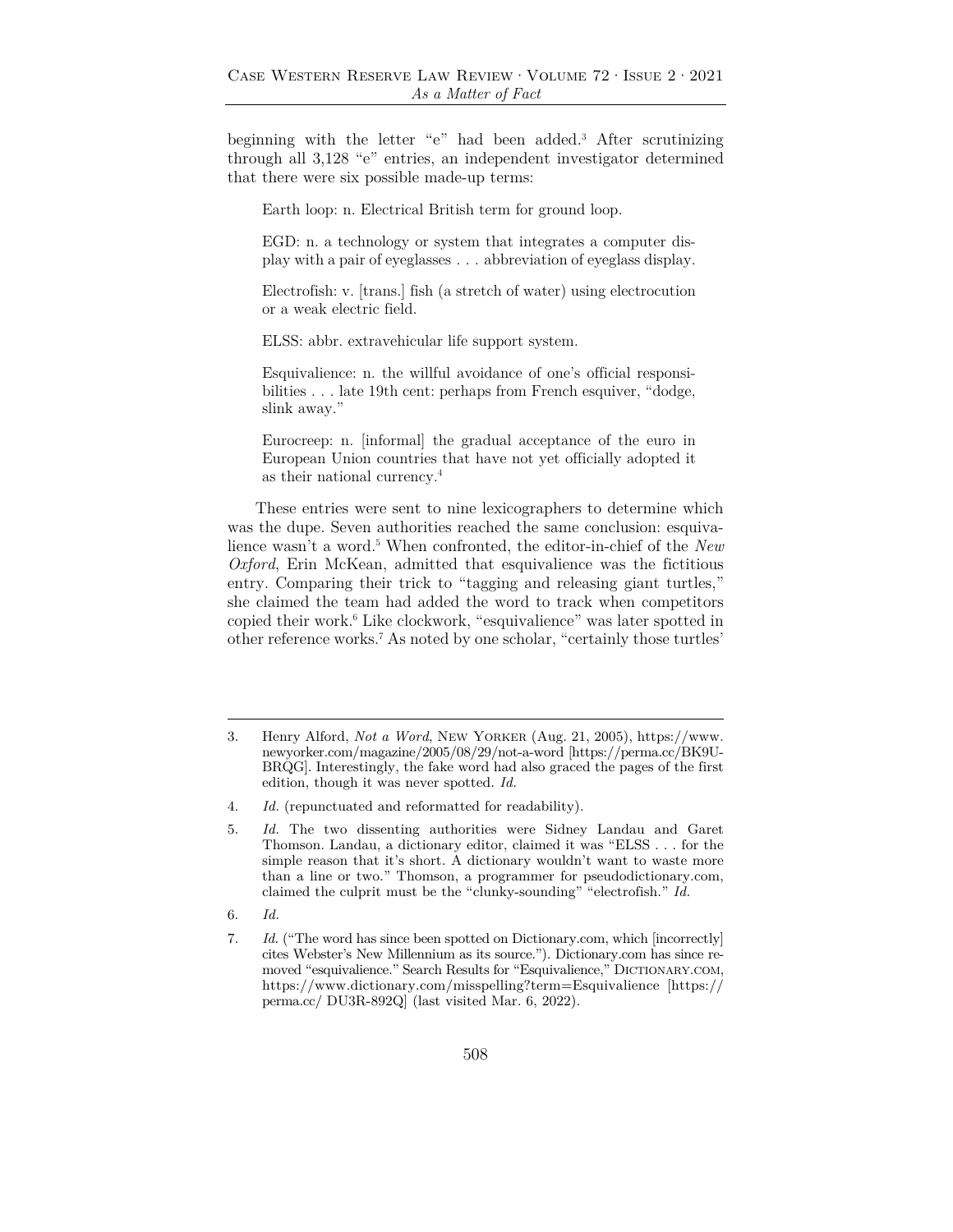migration to *Dictionary.com* successfully dented its reliability and editorial probity."8

Fake entries have been found in numerous industries, ranging from cartography<sup>9</sup> to computer science.<sup>10</sup> There are a variety of reasons that fictitious entries could ultimately be included in a reference work, such

<sup>8.</sup> Eleanor Williams, *Unclear Definitions*: Investigating Dictionaries' Fictitious Entries through Creative and Critical Writing 17 (Apr. 12, 2016) (Ph.D. thesis, Royal Holloway, University of London) (on file with the Royal Holloway, University of London), https://pure.royalholloway.ac.uk/ portal/files/26331368/E.\_Williams\_PhD\_FINAL\_CORRECTED\_21.3 .2016.pdf [https://perma.cc/832M-8RT4].

<sup>9.</sup> Michigan's 1979 state highway map included two completely fabricated towns (known colloquially as "paper towns"), Beatosu and Goblu, poking fun at Ohio State University and University of Michigan's longstanding rivalry (i.e., "Beat OSU" and "Go Blue"). Mark Monmonier, How to Lie with Maps 50–51 (1991); Laura Moss, *'Paper Towns' and Other Lies Maps Tell You*, Treehugger (May 21, 2020), https://www.treehugger.com/ paper-towns-and-other-lies-maps-tell-you-4863749 [https://perma.cc/MEX5- 8LG7]. One of the most famous paper towns, Agloe, is described in more detail below. *See infra* Part III.

<sup>10.</sup> As one example, honeytokens are fake data points "that trigger a notification to the owner when the entry is accessed," helping owners track if their online data is stolen. Alexander Humez, Nicholas Humez & Rob Flynn, Short Cuts 41 (2010); *see also Honey Tokens*, FORTINET, https://www.fortinet.com/resources/cyberglossary/honey-tokens [https:// perma.cc/H9CE-TKQ9] (last visited Jan. 22, 2022) (describing different types of honeytokens).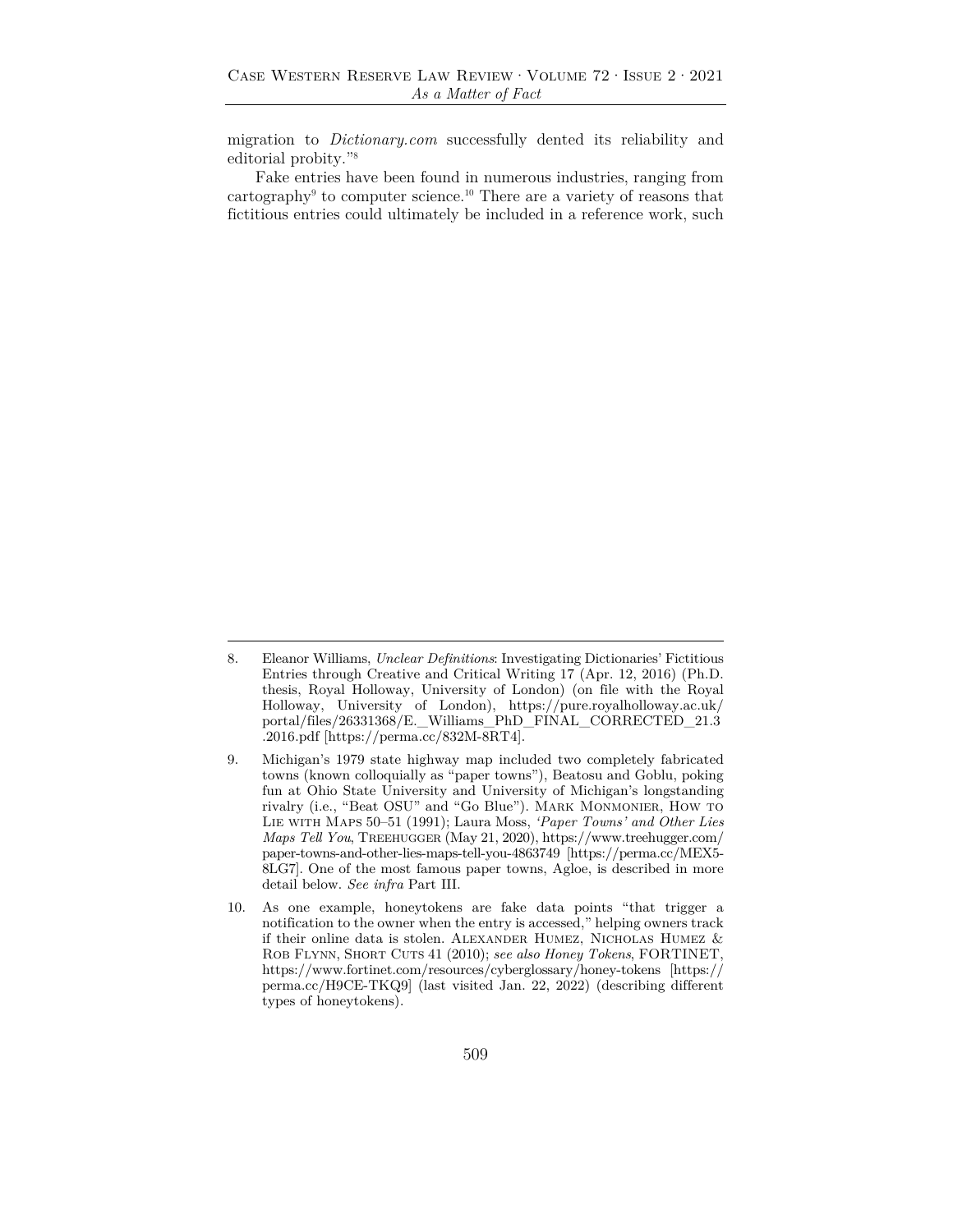as by mistake,<sup>11</sup> as utter nonsense,<sup>12</sup> to prove a point,<sup>13</sup> or to entertain.<sup>14</sup> Though the means for inclusion of these fictitious entries can vary, many are used as copyright traps. For several industries, it was an open secret and long-held tradition to include them.<sup>15</sup>

- 11. For instance, the ghost word "Dord" made an appearance in *Webster's Second New International* from a slip which stated "D or d, cont. / density." *See* P.B. Gove, *The History of 'Dord*,*'* 29 Am. Speech 136, 136 (1954). While Dr. Austin M. Patterson, author of the slip, had intended to indicate that the word "density" could be written with either a capital or lowercase "D," the transcriber interpreted it to be a new synonym for density: "Dord." *Id.* at 137; Allen Walker Read, *The Sources of Ghost Words in English*, 29 WORD 95, 103 (1978).
- 12. A suspicious-sounding bird appeared in the 1943 *Webster's New Twentieth Century Dictionary*. Richard Rex, *The Incredible Jungftak*, 57 Am. SPEECH 307, 307 (1982). Known as the jungftak, this single-winged bird could only fly in tandem when a right-winged male and a left-winged female came together. *Id.* Nearly 40 years later, when editor Ruth Kent was asked about the jungftak, she responded: "[W]e have gone through a good many sources and *jungftak* simply does not show up. It is quite a curiosity, for the various accounts of Persian mythology do not describe such a bird even under *another* name." *Id.* (alteration in original). The jungftak has since been considered a piece of nonsense literature. Williams, *supra* note 8, at 38–41.
- 13. One such example occurred in 1996 when physicist Alan Sokal published a bogus academic paper about quantum gravity in a scientific journal in order to expose sloppy academic practices. Known as the "Sokal affair," the incident caused controversy in academia for years. Christine Sinclair, *Learning from the Dupers: Showing the Workings*, *in* The Epistemology of Deceit in a Postdigital Era 233, 242–43 (Alison MacKenzie et al. eds., 2021). Others have attempted to pass off fake facts in earnest scholarship. Musicologist Hugo Riemann's inserted Magister Ugolino de Maltero Thuringi into his essays on music theory and history. Ugolino was added to bolster Riemann's own theories on Western music. Humez ET AL., *supra* note 10, at 43–44. This wasn't the only fake musical character Riemann concocted. *See infra* notes 125–26 and accompanying text.
- 14. Some reference works highlight prank entries. German *Brockhaus Enzykopädie* includes a new fake entry in each edition for readers to spot. Jack Lynch, *Ghost Words and Mountweazels*, LAPHAM'S Q. (Feb. 23, 2016), https://www.laphamsquarterly.org/roundtable/ghost-words-andmountweazels [https://perma.cc/7QKP-ARGT]. Additionally, the *New Grove Dictionary of Music and Musicians* has a semi-annual "Spoof Article Contest." Spoof Articles, OXFORD MUSIC ONLINE, https://www. oxfordmusiconline.com/page/spoof-articles (last visited Mar. 9, 2022) [https://perma.cc/53JN-CRA2]. *New Grove's* history of fictitious entries is explored below. *See infra* Conclusion.
- 15. Alford, *supra* note 3. According to Richard Steins, an editor for the *New Columbia Encyclopedia*, "It was an old tradition in encyclopedias to put in a fake entry to protect your copyright." *Id.* Echoing Stein's sentiments, Dr. Henry Bosley Wool, former managing editor of the G. & C. Merriam dictionaries, admitted to *Merriam-Webster's* use of these mountweazels: "Yes, I've heard the story that a phony word or two has been placed in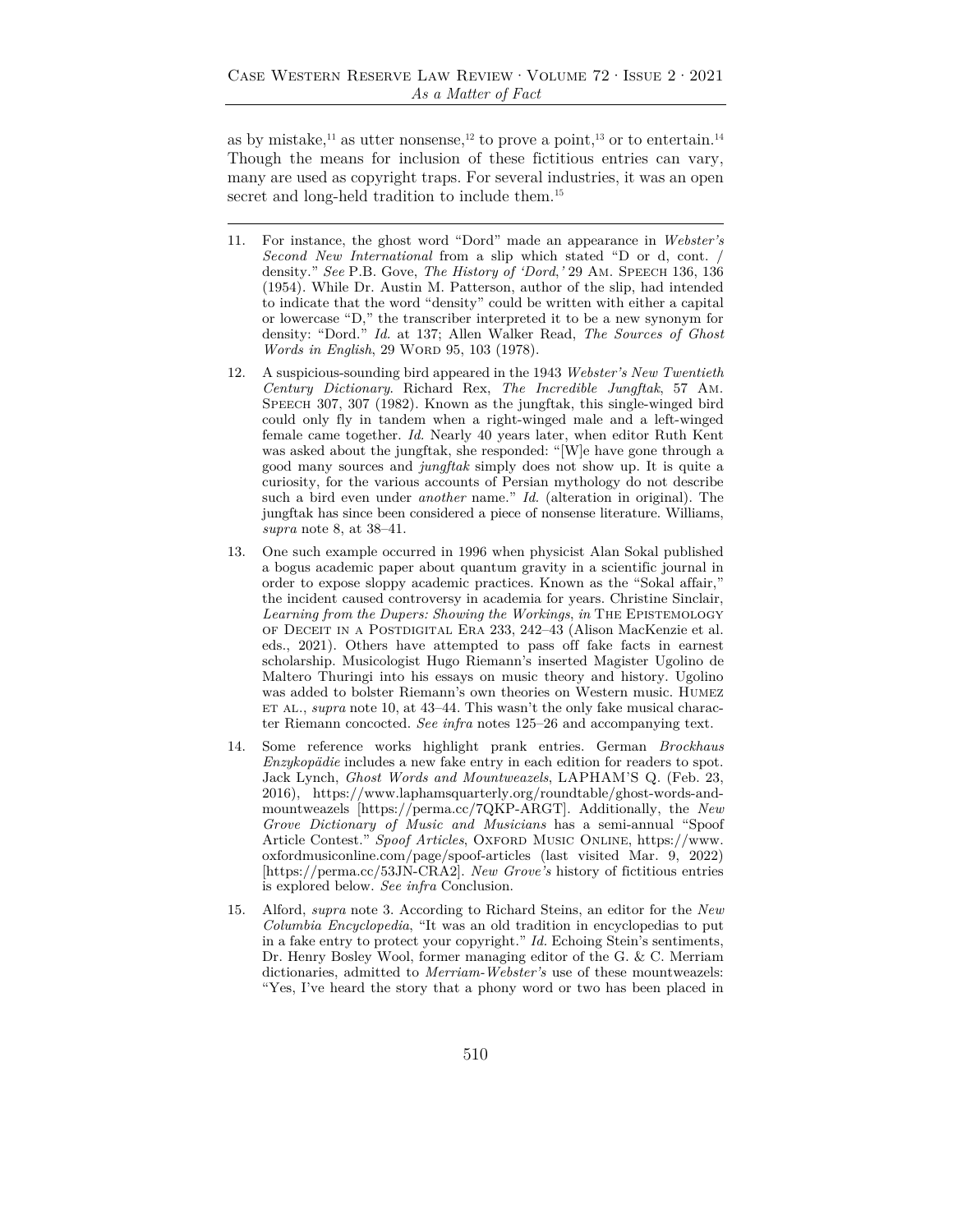Falsities can be passed down from one work to the next.16 Many creators of reference works assume that if their phony facts appear in a competitor's work, they have a surefire case of copyright infringement. Courts hesitate to agree.17 While some have come out in favor of the creators,18 many others have not.19 This inconsistency is largely because copyright protection does not extend to factual information.20 Somewhere between fake and fact, fictitious entries are false information presented in an otherwise factual body of work. As a result, courts waffle on their treatment of these irregularities. Maybe a false biography is based off of a historical person's life.<sup>21</sup> Or a fake word makes its way into the common lexicon.22 What about works like *The Blair Witch Project*<sup>23</sup>—entirely fictitious but "presenting itself as a real

- 17. In one such example, freelance writer, Fred L. Worth, used a copyright trap when constructing his trivia book: "I knew that lexicographers used to make up a word and put it in the dictionary to see if it turned up in other dictionaries, . . . so I decided to plant a ringer of my own to see if anyone copied it." Tamar Lewin, *Issues Pursued in Copyright Lawsuit Are Not Trivial*, N.Y. Times (Nov. 13, 1984), https://www.nytimes.com/ 1984/11/13/us/issues-pursued-in-copyright-lawsuit-are-not-trivial.html [https://perma.cc/9WY3-23SV]. When Worth spotted his fake fact in the popular board game *Trivial Pursuit*, he sued. *Id.* Unfortunately for Worth, the Ninth Circuit did not find evidence of copyright infringement. *See* Worth v. Selchow & Righter Co., 827 F.2d 569, 573–74 (9th Cir. 1987).
- 18. *See infra* Part I(C)*.*
- 19. *See infra* Part I(B)*.*
- 20. 17 U.S.C. § 102; *see also* Feist Publ'ns, Inc. v. Rural Tel. Serv. Co., 499 U.S. 340, 347 (1991).
- 21. *See infra* Part II.
- 22. *See infra* Part III*.*
- 23. The Blair Witch Project (Haxan Films 1999).

Merriam-Webster dictionaries in order to spot plagiarism by the competition." Read, *supra* note 11, at 102.

<sup>16.</sup> Lexicographer James Murray explained how errors are inherited in reference works: "It is marvellous, and to the inexperienced incredible, how Dictionaries and Encyclopedias simply copy each other, without an attempt either to verify quotations or facts. . . . So entries which are mere blunders are ignorantly handed down from Dictionary to Dictionary, each writer entering them as boldly and authoritatively as if he really knew of their existence." HUMEZ ET AL., *supra* note 10, at 40–41 (quoting J.A.H. Murray, *Progress of the Dictionary*, *in* NINTH ANNUAL ADDRESS OF THE PRESIDENT, TO THE PHILOLOGICAL SOCIETY 4, 11 (1880)). Author William S. Walsh was less subtle about his views of plagiarism within reference works: "Printers do not follow copy, sheep do not follow their leader, more closely than one lexicographer used to follow another . . . ." William S. Walsh, Handy-Book of Literary Curiosities 886 (1892).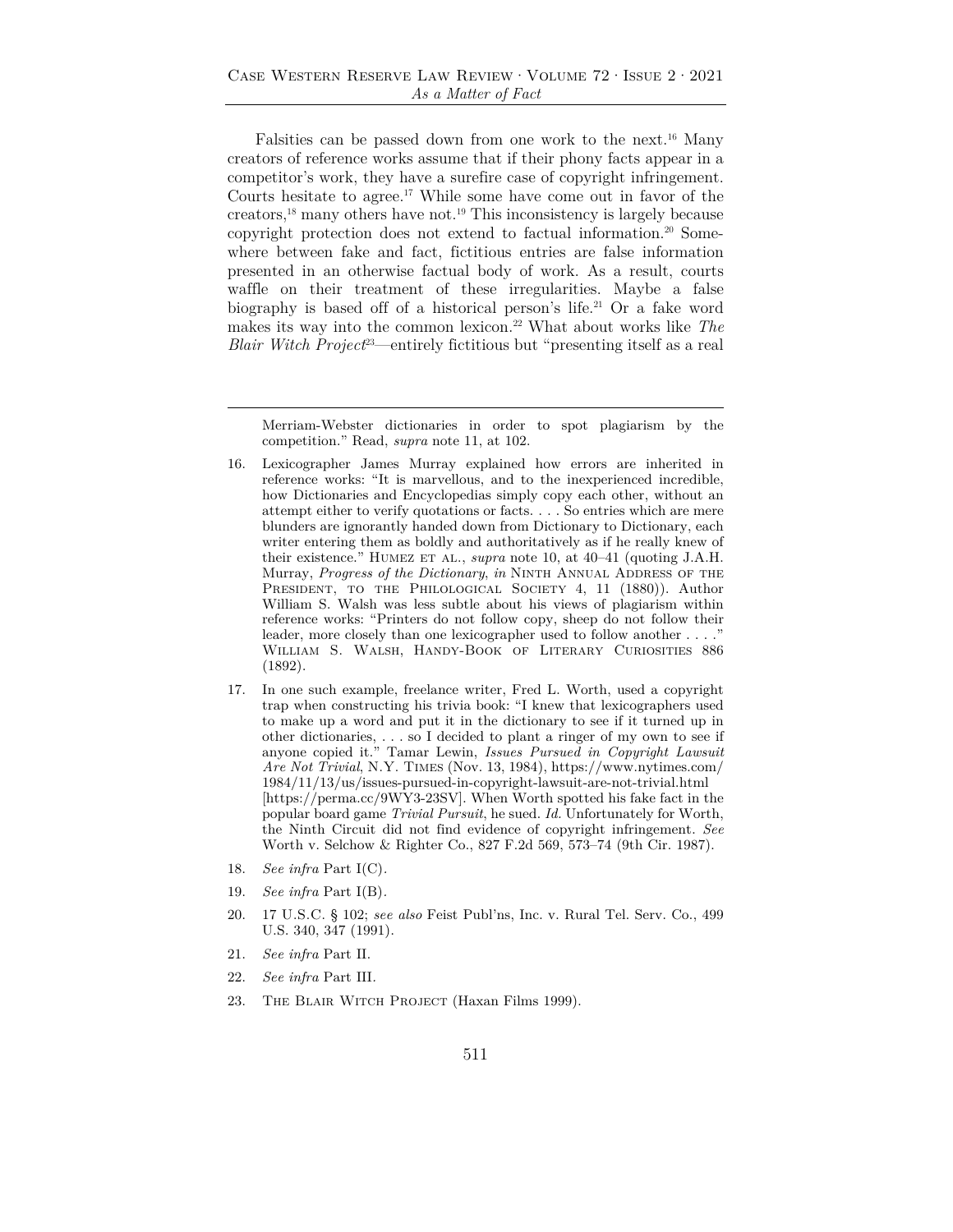investigative project"?24 These scenarios pose complex legal questions and suggest that there ought to be multiple approaches to dealing with fake facts and fictitious entries.

This Comment seeks to explore the different degrees of falsity and how they impact the legal analysis of fake facts. This Comment uses the terms "fictitious entry" and "fake fact" synonymously. Part I analyzes entirely fictitious entries and discusses three different approaches to addressing them. Part II examines the nuances of partially fictitious entries. Part III investigates fictitious entries that take on a life of their own. Finally, because the opportunity is ripe, I have included a fake fact of my own in this very paper.<sup>25</sup>

#### I. TRULY FICTITIOUS ENTRIES

Courts differ in their approaches to purely false facts within reference works. This section analyzes three of these approaches: (1) largely ignoring the fake facts; (2) treating the fiction as fact; and (3) treating the falsities as fiction.

#### *A. Insignificant Fictitious Entries*

To prove a prima facie case of copyright infringement, the plaintiff must show evidence that they own a copyright in their work, as well as evidence that the defendant copied that work.<sup>26</sup> Further, proof of copying typically consists of showing both defendant's access to plaintiff's work and a substantial similarity between the two. $27$  As fake facts often serve as a minor portion of an entire body of a reference work, they are frequently treated only as evidence of copying and are not examined for copyright protection.28

<sup>24.</sup> Jake Kring-Schreifels, '*The Blair Witch Project' at 20: Why It Can't Be Replicated*, N.Y. Times (July 30, 2019), https://www.nytimes.com/2019/ 07/30/movies/blair-witch-project-1999.html **[**https://perma.cc/2RSX-YX4P].

<sup>25.</sup> Though unlike most fake facts hidden in non-fiction, I will indicate its falsity within a footnote.

<sup>26. 4</sup> Melville B. Nimmer & David Nimmer, Nimmer on Copyright § 13.01 (2021), LexisNexis (internal citations removed) [hereinafter NIMMER ON COPYRIGHT, VOL. 4].

<sup>27.</sup> *See id.* § 13.01[B].

<sup>28.</sup> *See, e.g.*, Feist Publ'ns, Inc. v. Rural Tel. Serv. Co., 499 U.S. 340, 344 (1991) (explaining that four of the addresses that the original writer had used in his white pages were "fictitious listings that [the original writer] had inserted into its directory to detect copying"). *See also* Nimmer on Copyright, Vol. 4, *supra* note 26, § 13.03[C] ("[T]he courts have regarded the existence of common errors in two similar works as the strongest evidence of copying as a factual matter . . . .").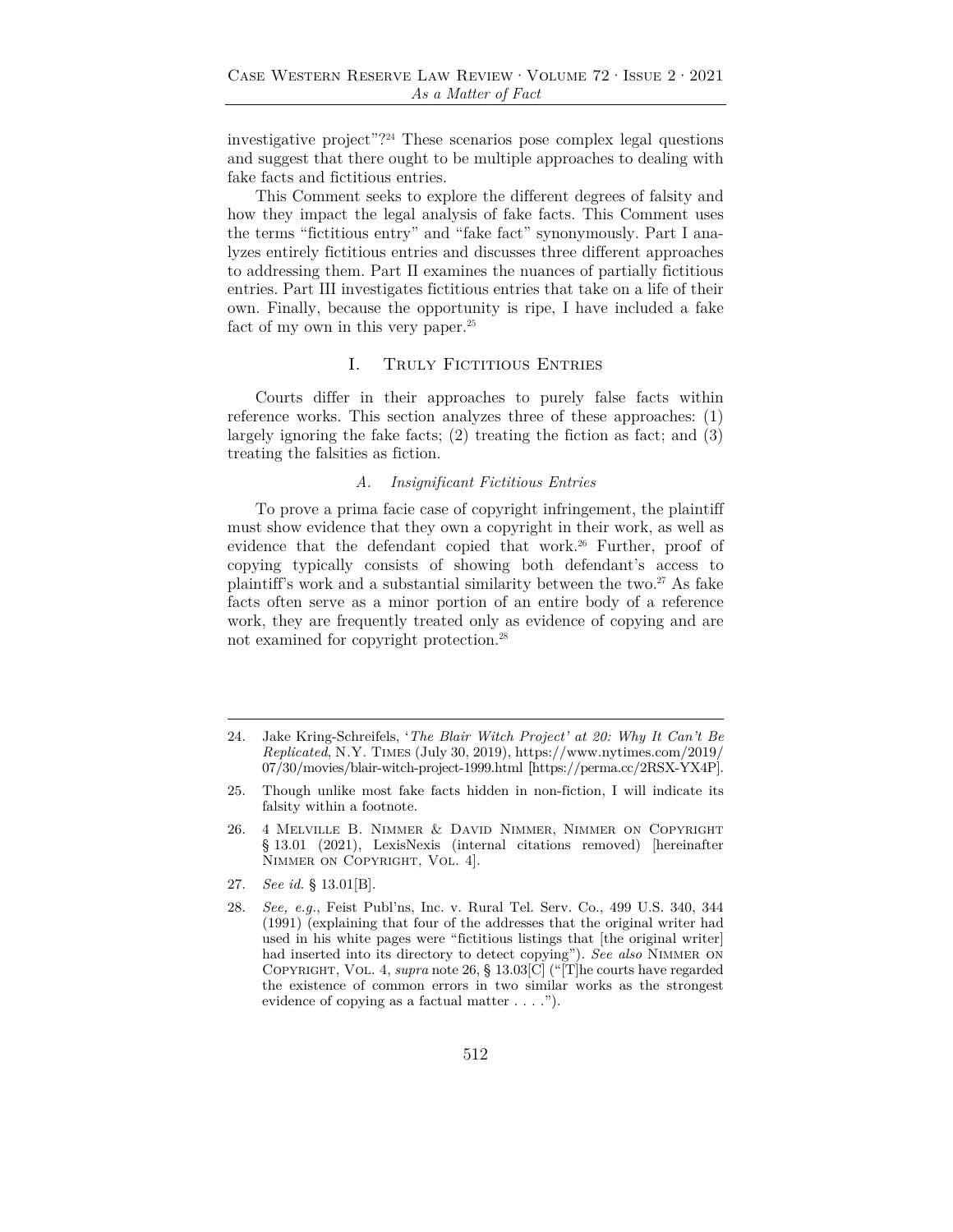In *Alexandria Drafting Co. v. Amsterdam*, 29 the plaintiff was a wellestablished corporation that published maps. To protect its work, the company added copyright traps such as "fictitious streets, little deadend additions to the roadways of the region that . . . had their genesis solely in the creative minds of [the plaintiff's] cartographers who seeded these fictional geographic tidbits . . . to capture the unwary cartographic plagiarist."30 When eighty-one of these traps were discovered on several maps published by a competitor, plaintiff brought suit.31 The court utilized these inaccuracies as showing evidence of copying.<sup>32</sup>

The other element needed to prove actual copying is a substantial similarity between the two works.<sup>33</sup> Fake facts are less useful in this analysis as "common errors are often so minimal as to be insubstantial [or] common errors may consist solely of unprotectible facts."34 For example, *Feist Publications, Inc. v. Rural Telephone Service Co.*35 was a seminal copyright infringement case regarding similar phone directories. The plaintiff's directory contained thousands of entries, four of which were fabricated. During trial, the plaintiff offered the inclusion of these phony numbers in the defendant's directory as evidence of copying.36 While the Supreme Court accepted the four entries as evidence of the plaintiff's claim, it did not use the numbers in its substantial similarity analysis, nor any other analysis. Ultimately, the

- 30. *Id.* at \*5.
- 31. *Id.*
- 32. *Id.* Even though *Alexandria* was later vacated, similar cases support this assertion. *See, e.g.*, Rockford Map Publishers, Inc. v. Directory Serv. Co. of Colo., Inc., 768 F.2d 145, 147 (7th Cir. 1985) ("Rockford Map put these trap initials in the maps of four townships in Ford County. Directory Service's maps contained 54 of the 56 trap initials."); Gen. Drafting Co., v. Andrews, 37 F.2d 54, 56 (2d Cir. 1930) ("[S]ixteen common errors (plus some more ascertained at a later date) is so large a number as to leave practically no doubt that he went far beyond the permissible use of plaintiff's maps to compare and check his own independent results, and actually copied plaintiff's work to a considerable extent.").
- 33. *See* Nimmer on Copyright, Vol. 4, *supra* note 26, § 13.03[B].
- 34. *Id.* § 13.03[C] (footnote omitted).
- 35. 499 U.S. 340 (1991).
- 36. *Id.* at 344.

<sup>29.</sup> Nos. CIV. A. 95–1987, CIV. A. 95–6036, 1997 WL 325769, at \*1 (E.D.P.A. June 4, 1997), *withdrawn and vacated* (June 25, 1998). *Alexandria* was vacated because the parties settled, so "the logic of the federal judge . . . [remains] instructive." Brief for Defendants-Appellees-Cross-Appellants, Sparaco v. Lawler, Matusky, Skelly, Engineers LLP, 303 F.3d 460 (2d Cir. 2002) (Nos. 99–9519(L), 01–9199(CON), 01–9289(XAP)), 2002 WL 32174330, at \*29–30 ("Settlement between [*Alexandria*] parties resulted in (1) withdrawal of judge's opinion, and (2) forbidden commentary from litigants on nature of settlement [from information reported from attorney for defendant, August 25, 2000].").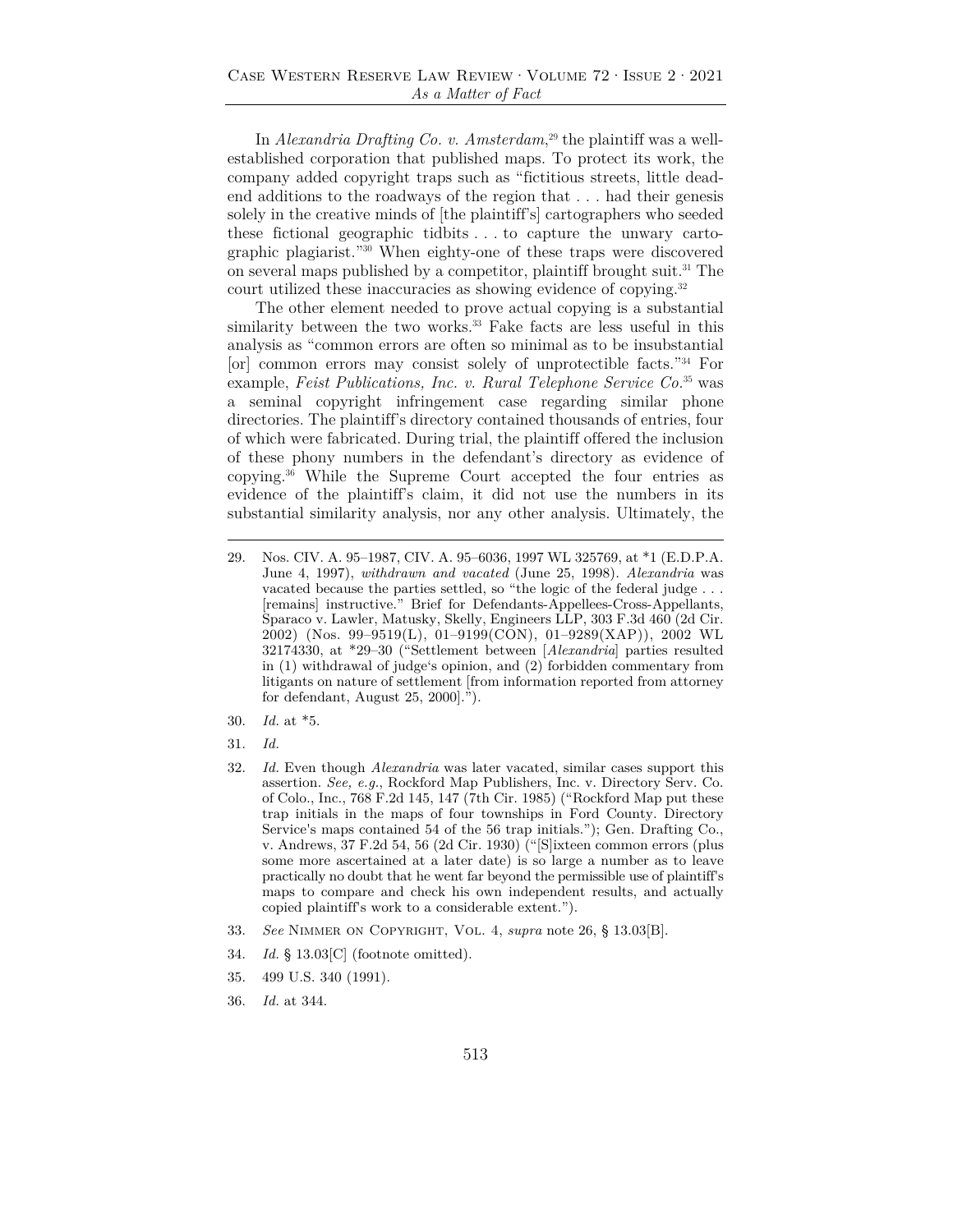Court deemed the overall work to be largely factual and, therefore, not eligible for copyright protection.37 This attitude is common in these types of cases.<sup>38</sup>

Notably, some compilations of reference works (including those with factual inaccuracies) can achieve copyright protection provided that "the materials are selected, coordinated, or arranged in such a way that the resulting work as a whole constitutes a new work."39 While this is outside the scope of this Comment, many scholars have argued for the protection of reference compilations.<sup>40</sup>

#### *B. Fake Facts Treated as Facts*

It is well-accepted that copyright protection is limited to that which is owned.<sup>41</sup> Since "[f]acts are discovered rather than authored,  $42$  facts are not entitled to copyright protection.<sup>43</sup> Everyday language echoes this sentiment. Percival Lowell *discovered* Pluto's existence, he didn't *possess* the idea of Pluto.44 Children sitting at the dinner table tell their

- 38. *See, e.g.*, BellSouth Advert. & Publ'g Corp. v. Donnelley Info. Publ'g, Inc., 999 F.2d 1436, 1446 n.23 (11th Cir. 1993); Gates Rubber Co. v. Bando Chem. Indus., Ltd., 9 F.3d 823, 845 & n.23 (10th Cir. 1993).
- 39. U.S. Copyright Office, Circular 14, Copyright in Derivative Works and Compilations 1 (2020), https://www.copyright.gov/circs/ circ14.pdf [https://perma.cc/JRL4-P66F].
- 40. *See generally, e.g.*, Michael Steven Green, *Copyrighting Facts*, 78 Ind. L.J. 919 (2003); Alan L. Durham, *Speaking of the World: Fact, Opinion*  and the Originality Standard of Copyright, 33 ARIZ. ST. L.J. 791 (2001); Wendy J. Gordon, *Reality as Artifact: From* Feist *to Fair Use*, 55 Law & Contemp. Probs. 93 (1992); Robert C. Denicola, *Copyright in Collections of Facts: A Theory for the Protection of Nonfiction Literary Works*, 6 Art & L. 96 (1981).
- 41. *See generally* Leonard G. Boonin, *The University, Scientific Research, and the Ownership of Knowledge*, *in* Owning Scientific and Technical INFORMATION 253 (Vivian Weil & John W. Snapper eds., 1989).
- 42. Cathay Y.N. Smith, *Truth, Lies, and Copyright*, 20 Nev. L.J. 201, 211 (2019); 1 Melville B. Nimmer & David Nimmer, Nimmer on Copyright § 2.11 (2021), Lexis [hereinafter Nimmer on Copyright, Vol. 1] ("Facts may be discovered, but they are not created by an act of authorship."). *See also* Boonin, *supra* note 41, at 253 ("[W]e are not likely to speak of ourselves as owning or having a proprietary interest in knowledge. It is much more natural for us to say that we possess certain knowledge than that we own it.").
- 43. *See* Feist Publ'ns, Inc. v. Rural Tel. Serv. Co., 499 U.S. 340, 344 (1991)*; see also* 17 U.S.C. § 102 ("Copyright protection subsists . . . in original works of authorship . . . .").
- 44. Congratulations, you've found the fake fact! While Percival Lowell did hypothesize a ninth "Planet X" and set up an observatory to find it, it was Clyde Tombaugh, a farmer with no formal astronomy training, who

<sup>37.</sup> *Id.* at 361–63.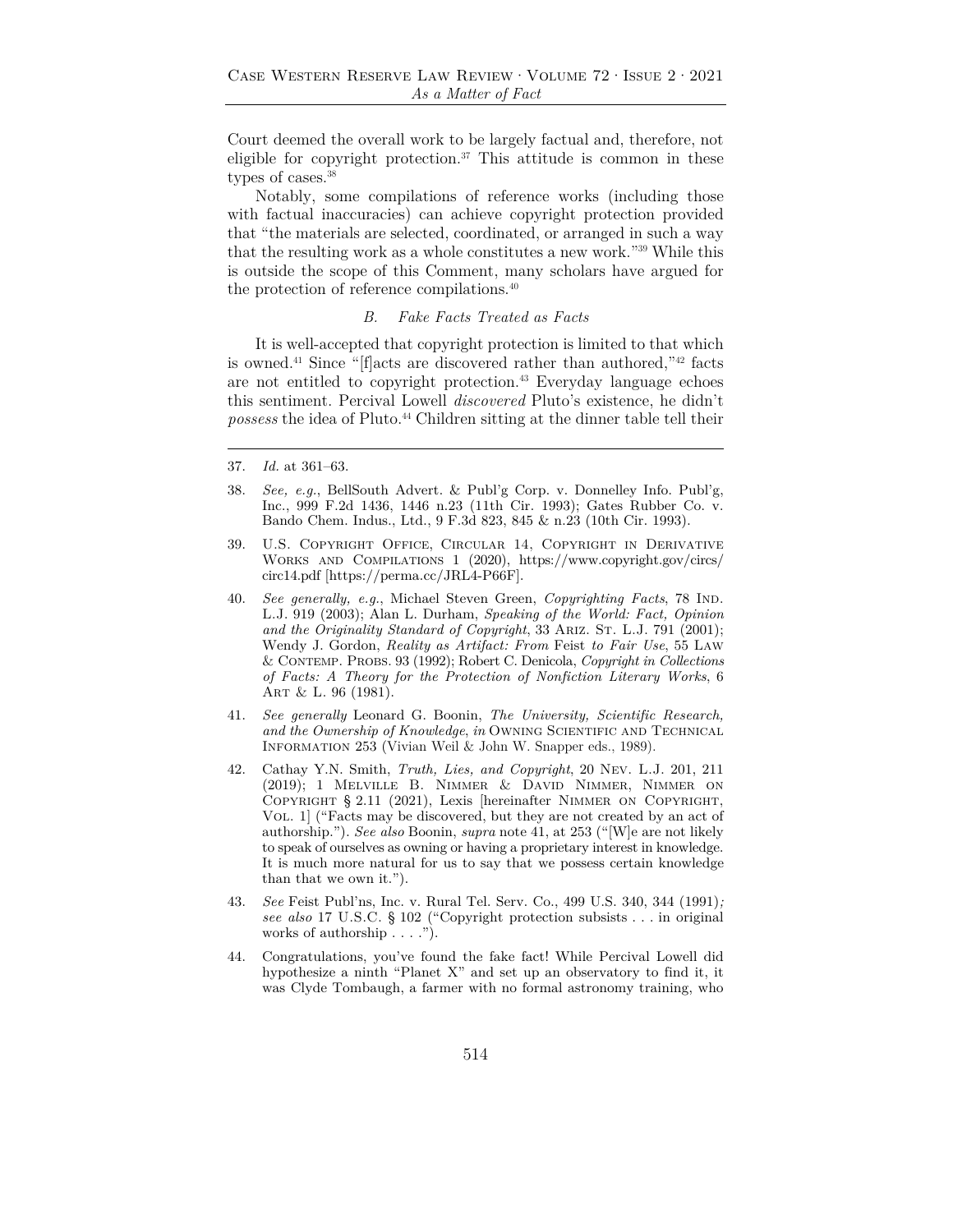parents facts that they *learned* in school that day, not facts that they now *own*. Archimedes shouted "Eureka!"—Greek for "I *found* it!" when he came upon his theories of water displacement.<sup>45</sup> No one owns knowledge and, as a result, the law does not grant rights to it. Courts haven't been shy in applying this rule.<sup>46</sup> The Supreme Court noted that "[t]he distinction [between what is entitled to copyright protection] is one between creation and discovery. The first person to find and report a particular fact has not created the fact, he or she has merely discovered its existence."47

Fake entries are the opposite: they are authored rather than discovered. As a result, it would be logical to assume that all courts would treat them as works of authorship entitled to protection, yet only some do.48 Instead, others believe that how the fictitious entries are presented matters.49 These fictitious entries are assumed to be truths

- 45. *See* Kuroki Hidetaka, *What Did Archimedes Find at "Eureka" Moment?*, *in* History of Mechanism & Machine Science Vol. 11, The Genius of Archimedes 265, 265 (Stephanos A. Paipetis & Marco Ceccarelli eds., 2010) (emphasis added). Speaking of false facts that get carried down as true—there is disagreement on whether Archimedes truly shouted the now famous exclamation. *See* David Biello, *Fact or Fiction?: Archimedes Coined the Term "Eureka" in the Bath*, Sci. Am. (Dec. 8, 2006), https://www.scientificamerican.com/article/fact-or-fiction-archimede/ [https://perma.cc/L3YP-8KTM].
- 46. *See, e.g.*, *Feist*, 499 U.S. at 361–62 (finding names, towns, and telephone numbers to be facts and, therefore, not copyrightable); Miller v. Universal City Studios, Inc., 650 F.2d 1365, 1372 (5th Cir. 1981) (finding research not copyrightable because "[t]here is no rational basis for distinguishing between facts and the research involved in obtaining facts"); *see also* Nimmer on Copyright, Vol. 1, *supra* note 42, § 2.03[E] & nn. 126–30.
- 47. *Feist*, 499 U.S. at 347.
- 48. *See infra* Part I(C).
- 49. *See, e.g.*, Nash v. CBS, Inc., 899 F.2d 1537, 1543 (7th Cir. 1990); Houts v. Universal City Studios, Inc., 603 F. Supp. 26, 29 (C.D. Cal. 1984); Hoehling v. Universal City Studios, Inc., 618 F.2d 972, 978 (2d Cir. 1980); Huie v. Nat'l Broad. Co., 184 F. Supp. 198, 200 (S.D.N.Y. 1960); Oliver v. Saint Germain Found., 41 F. Supp. 296, 299 (S.D. Cal. 1941); Davies v. Bowes, 209 F. 53, 55 (S.D.N.Y. 1913).

came to Lowell Observatory and discovered Pluto. *This Month in Physics History*: *March 13, 1930; Clyde Tombaugh's Discovery of Pluto Announced*, APS News, Mar. 2009, at 2, https://www.aps.org/ publications/apsnews/200903/upload/March-2009.pdf [https://perma.cc/ N37B-KJC6]. *See generally* Clyde W. Tombaugh, *Lowell's Investigations for Planet X, in* Out of the DARKNESS: The PLANET PLUTO 77 (1980); Clyde W. Tombaugh, *The Ninth Planet Discovered*, *in* Out of the Darkness: The Planet Pluto, *supra*, at 125.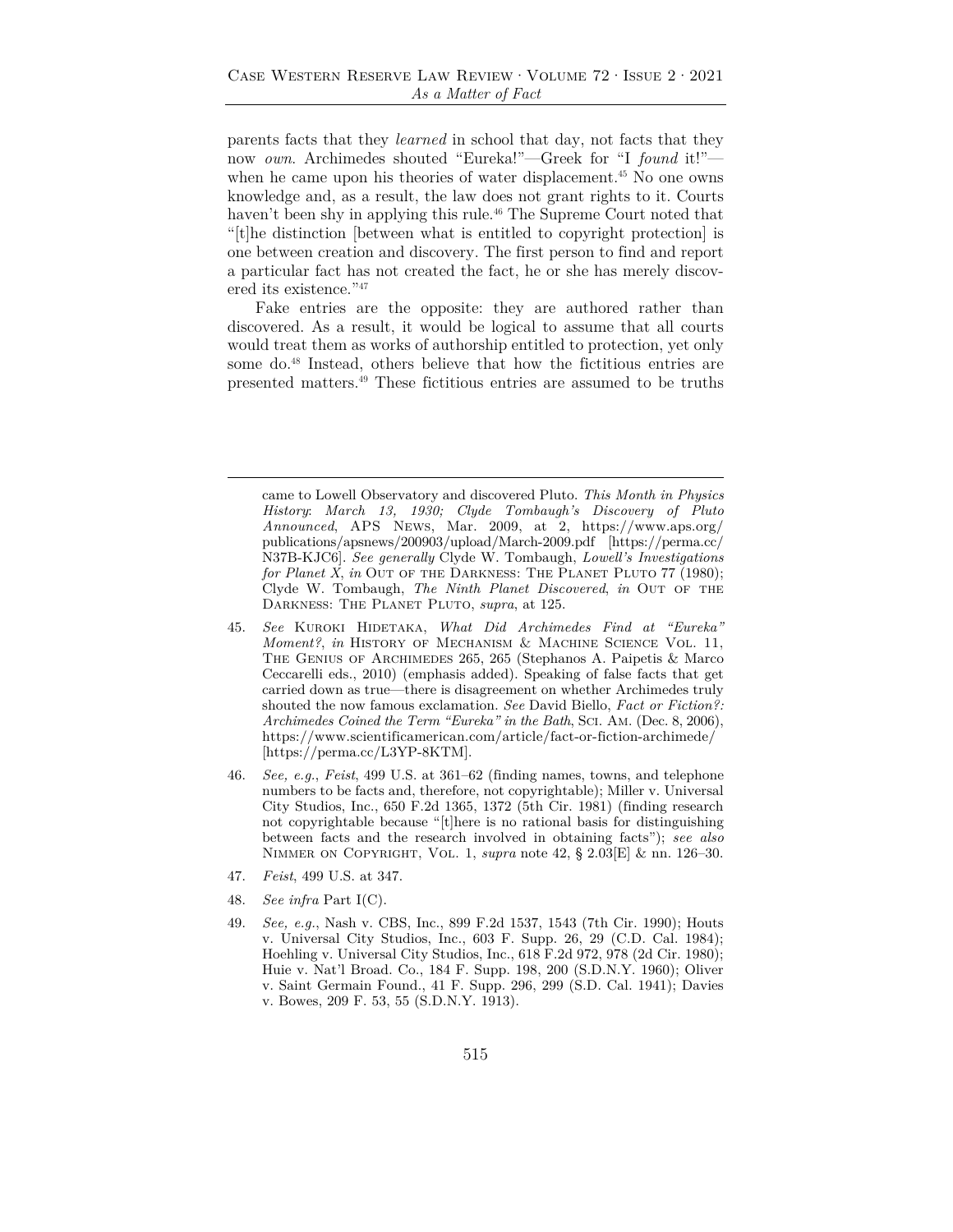by the mere fact that they exist within a reference work. Because of this, many courts will "hold you to your original representation."50

This theory, known as the Factual Estoppel Doctrine,<sup>51</sup> was first applied over 100 years ago.<sup>52</sup> From a policy perspective, the courts utilize the Factual Estoppel Doctrine to maintain public trust in the validity of reference works. In *Nester Map & Guide Corp. v. Hagstrom Map Co.*, 53 District Judge Nickerson reasoned that

[t]o treat 'false' facts interspersed among actual facts and represented as actual facts as fiction would mean that no one could ever reproduce or copy actual facts without risk of reproducing a false fact and thereby violating a copyright. If such were the law, information could never be reproduced or widely disseminated.<sup>54</sup>

The Factual Estoppel Doctrine, however, has had an uneven application. Some courts appear to add a prerequisite of a defendant's reasonable reliance in order to apply the doctrine.55 In *Mosley v. Follett*, 56 the Southern District of New York ruled that the defendant had reasonably relied on the plaintiff's book being factual to produce his own novel.<sup>57</sup> The court cited representations that the plaintiff had made within his work such as the book jacket reading that the book was "'a true, unbelievably exciting spy story . . . ' '[A] fascinating story that is fact, but that reads with the pace and suspense of the best

- 53. Nester's Map & Guide Corp. v. Hagstrom Map Co., 796 F. Supp. 729 (E.D.N.Y. 1992).
- 54. *Nester's Map & Guide Corp.*, 796 F. Supp. at 733; *see also* Marshall v. Yates, No. CV-81-1850-MML, 1983 WL 1148, at \*3 n.3 (C.D. Cal. Oct. 26, 1983) ("To permit otherwise would unduly chill authors seeking to write about historical issues or events.").
- 55. *See* Smith, *supra* note 42, at 221–22 (discussing cases that required defendant's reasonable reliance).
- 56. No. 80 Civ. 5628, 1980 WL 1171 (S.D.N.Y. Nov. 5, 1980).
- 57. *Mosley*, 1980 WL 1171, at \*3.

<sup>50.</sup> Smith, *supra* note 42, at 213 (quoting Dan L. Burk, *Method and Madness in Copyright Law*, 3 Utah L. Rev. 587, 595 (2007)); *see also* John L. Geiger & Howard Suber, Creativity and Copyright: Legal Essentials for Screenwriters and Creative Artists 9 (2019) ("[I]f the story is claimed to be factual, then it is in the public domain and free for the taking.").

<sup>51.</sup> The Factual Estoppel Doctrine is also known as "copyright estoppel" and the "'asserted truths' doctrine." *See* Smith, *supra* note 42, at 213 n.85; Corbello v. Valli, 974 F.3d 965, 979 (9th Cir. 2020).

<sup>52.</sup> *Davies*, 209 F. at 55–56 (finding that a newspaper article held out as a "real life drama" was not entitled to copyright protection as "it was presented to the public as matter of fact and not of fiction; the readers of the [newspaper] were invited to believe it").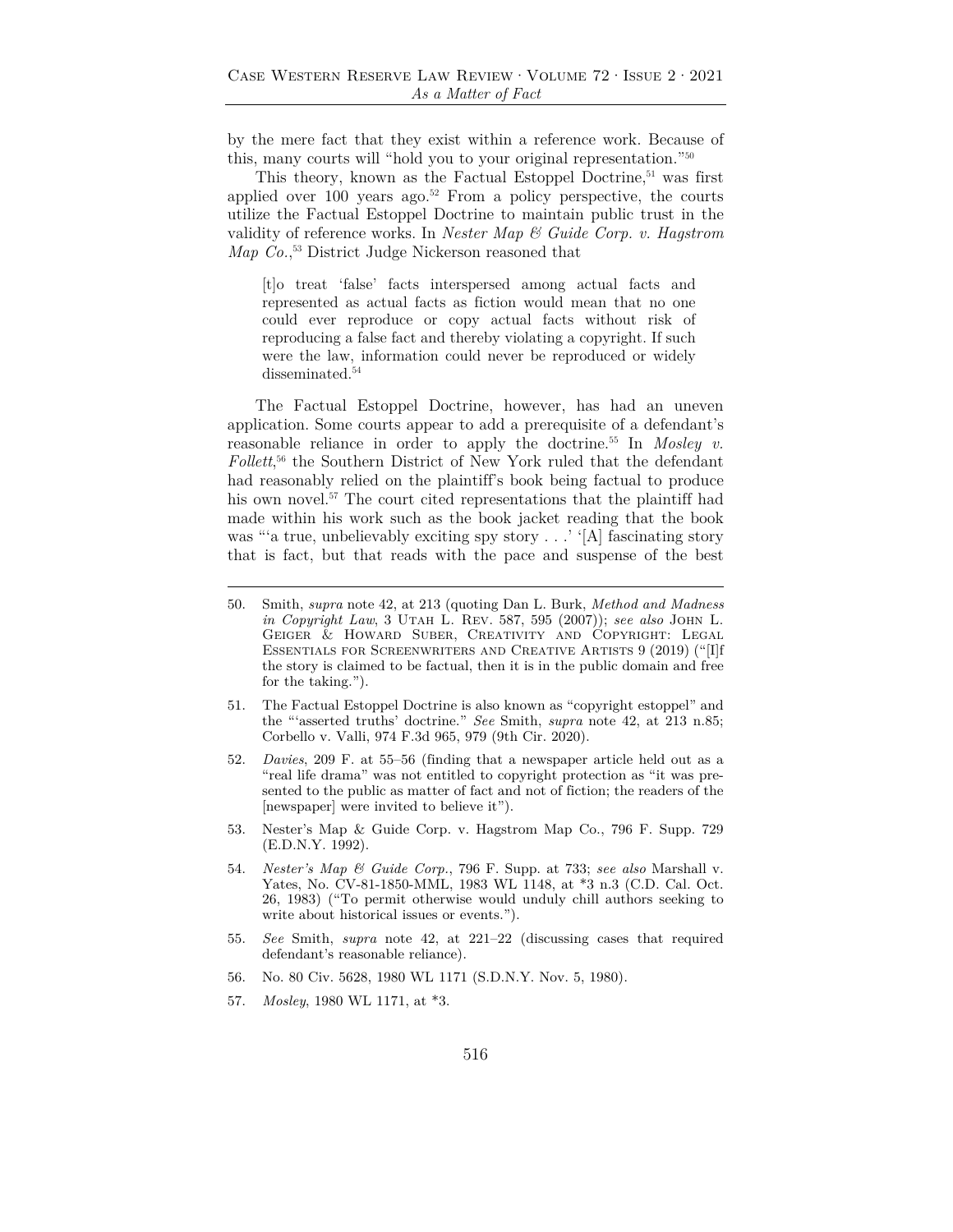fiction.'"58 Finding that this and other representations made the defendant's reliance reasonable, the court applied the Factual Estoppel Doctrine and ruled in favor of the defendant, thereby narrowing the doctrine.<sup>59</sup>

Professor Cathay Y.N. Smith illustrates the danger of requiring a defendant's reasonable reliance by emphasizing the scenario of "publicly debunked" fake facts.60 Smith poses the example of a playwright looking to create a drama based on Greg Mortenson's *Three Cups of Tea*. 61 Mortenson's *Three Cups of Tea* chronicled his charity, which purportedly developed schools in Afghanistan.62 His work has since been debunked as containing largely fabricated stories.<sup>63</sup>

Using the framework of the Factual Estoppel Doctrine, it is unclear whether the playwright would need permission to utilize the work. On one hand, the playwright might not need permission because Mortenson had held his work out to be factual—and would therefore be estopped from enforcing copyright protection. On the other hand, the public now knows that Mortenson's account is false. Mortenson's work is thus publicly held out as fictitious, so the playwright might be required to obtain Mortenson's permission. Which scenario would prevail?

Regardless of its shortcomings and inconsistencies, the Factual Estoppel Doctrine continues to be used by courts today. Most recently, the Ninth Circuit utilized the doctrine under a new name, the "'asserted truths' doctrine," as "it is the author's assertions within and concerning the work that the account contained in the [work] is truthful that trigger its application."64

#### *C. Fake Facts Treated as Fiction*

Despite some acceptance, not all courts utilize the Factual Estoppel Doctrine. Some courts acknowledge fictitious entries as creative and

<sup>58.</sup> *Id.* at \*4.

<sup>59.</sup> *Id.*

<sup>60.</sup> Smith, *supra* note 42, at 223–24.

<sup>61.</sup> *Id.* at 223. *See generally* Greg Mortenson & David Oliver Relin, Three Cups of Tea (2006).

<sup>62.</sup> *See generally* Mortenson & Relin, *supra* note 61.

<sup>63.</sup> *See* Kevin Sieff, *Mortenson Returns to Afghanistan, Trying to Move Past His 'Three Cups of Tea' Disgrace*, WASH. POST (Oct. 12, 2014) (citing JON Krakauer, Three Cups of Deceit (2011)), https://www.washingtonpost. com/world/asia\_pacific/mortenson-returns-to-afghanistan-trying-to-movepast-his-three-cups-of-tea-disgrace/2014/10/12/9774ae90-402f-11e4-b03fde718edeb92f\_story.html [https://perma.cc/UMU5-DMH4].

<sup>64.</sup> Corbello v. Valli, 974 F.3d 965, 979 (9th Cir. 2020).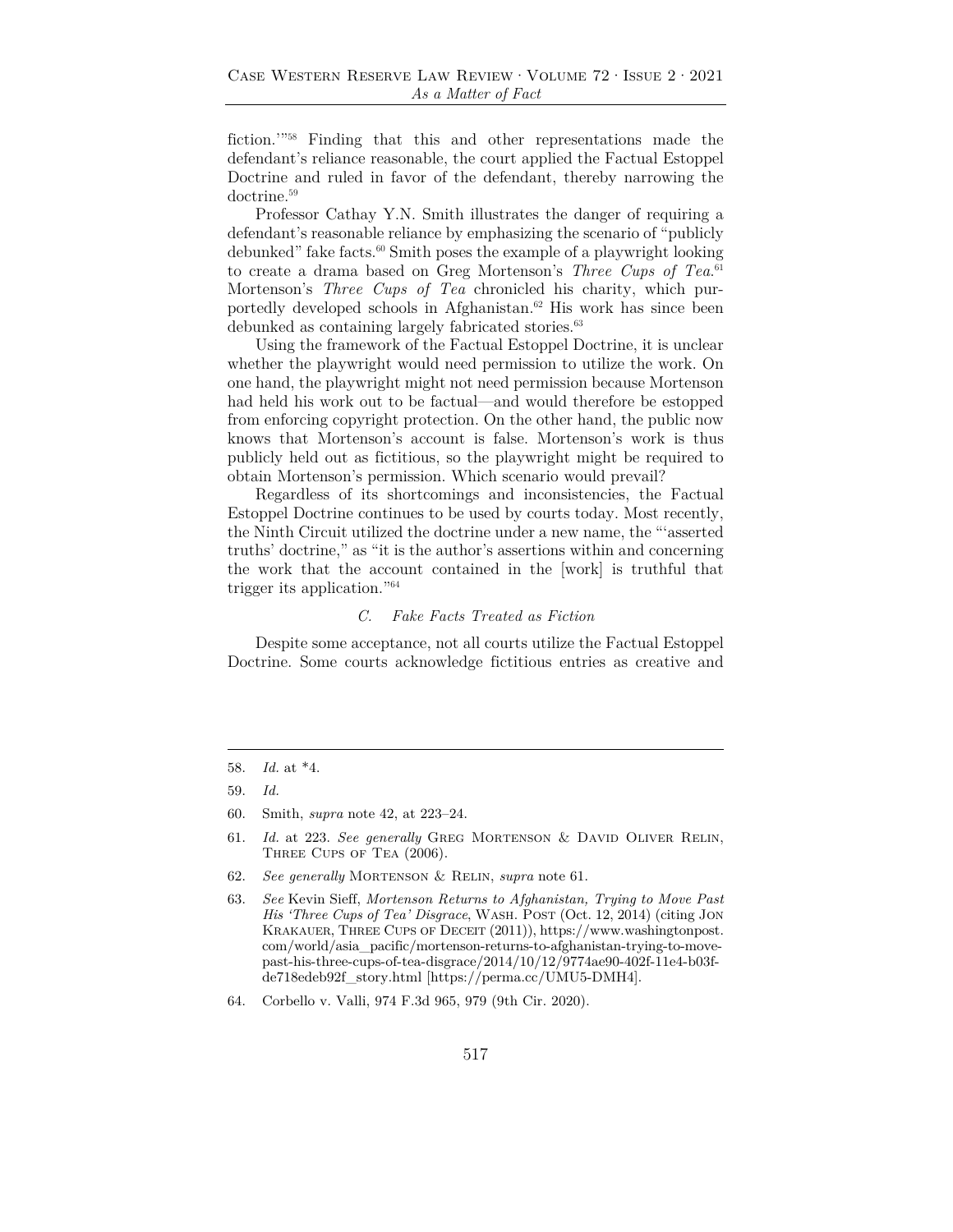original works of authorship, which are entitled to copyright protection.<sup>65</sup>

This stance is consistent with courts' treatment of adding imagination to fact.66 Once such example is *De Acosta v. Brown*. In *De Acosta*, the plaintiff had created a screenplay of a biographical movie centered around the life of Clara Barton, the founder of the American Red Cross. The plaintiff included, among other creative liberties, a "heart interest"—a plotline with the nonexistent Tom Maxwell.67 When Barton's beau appeared in the defendant's work, the plaintiff brought suit.<sup>68</sup> The defendant admitted to the use of the screenplay but attempted to argue factual estoppel.69 The court rejected the Factual Estoppel Doctrine by not addressing whether the screenplay was held out as factual.70 Ultimately, it found that plaintiff had copyright protection because of the added "heart interest" element.71

Some fictitious entries, too, have been known to add a different kind of "heart." Perhaps no fictitious entry is more well-known than that of Lillian Virginia Mountweazel.72 A creation of the *New Columbia Encyclopedia*, Mountweazel was alleged to have been a fountain designer and photographer from Bangs, Ohio, who met an unfortunate fate in an explosion.<sup>73</sup> "[F]rom bangs to boom,"<sup>74</sup> her somewhat humorous entry has been described as a metafiction.<sup>75</sup> Scholar Eley

- 66. *See* Nimmer on Copyright, Vol. 1, *supra* note 42, §2.11[A] ("Nonetheless, adding imagination to fact can result in a protected work.").
- 67. 146 F.2d at 409.
- 68. *Id.* at 409.
- 69. *Id.* at 410.
- 70. Smith, *supra* note 42, at 224 ("The [*De Acosta*] court did not consider whether the author had held out her screenplay as representing the true story of Clara Barton . . . .").
- 71. *De Acosta*, 146 F.2d at 409–10.
- 72. Mountweazel's false existence is so well-known that fictitious copyright traps are known as "Mountweazels." HUMEZ ET AL., *supra* note 10, at 42.
- 73. New Columbia Encyclopedia 1850 (William H. Harris & Judith S. Levey eds., 4th ed. 1975).
- 74. Bryan A. Garner, *A Legal Lexicographer Looks at Law Reviews*, 16 GREEN BAG 2D 281, 284 (2013).
- 75. Williams, *supra* note 8, at 20 ("The *Mountweazel* entry is clearly not just written at random . . . for the entry contains a narrative and certain stylistic flourishes such as bathetic tension and a network of wordplay.").

<sup>65.</sup> Note that this protection is often limited only to the expression of the work. *See, e.g.*, Huie v. Nat'l Broad. Co., 184 F. Supp. 198, 200 (S.D.N.Y. 1960); De Acosta v. Brown, 146 F.2d 408, 410 (2d Cir. 1944); Sheldon v. Metro-Goldwyn Pictures Corp., 81 F.2d 49, 54 (2d Cir. 1936).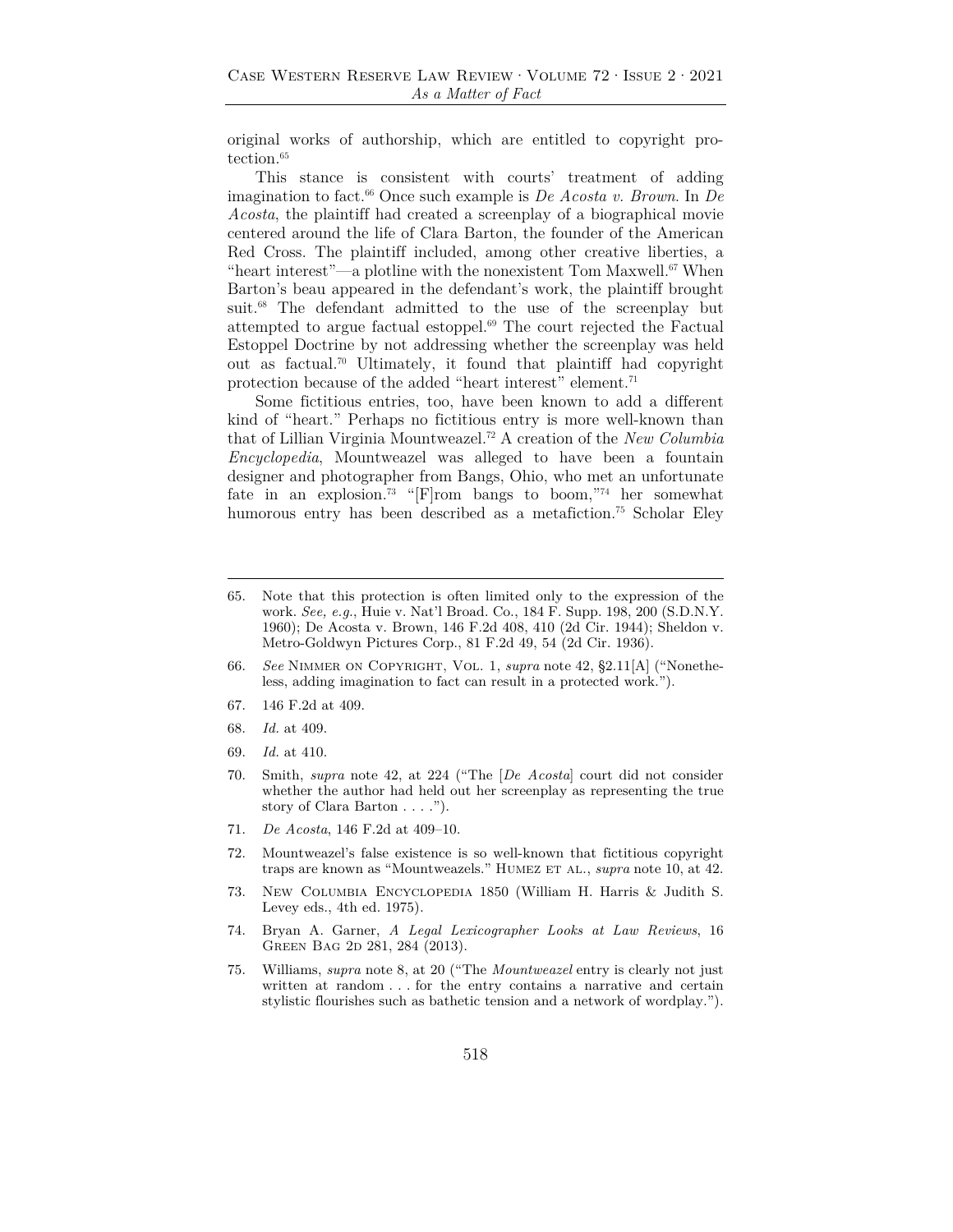Williams unraveled Mountweazel's entry in a Ph.D. dissertation, finding an assortment of literary devices within that short entry.76 Williams points to Mountweazel's written work, *Flags Up!*, as a potential clue that the *New Columbia* author was being clever: "[A] demonstrative exclamation mark, the glyphic equivalent of jazz-hands, seems a strong idiomatic indicator that the reader should take a closer look: it deserves a 'flagging up', it raises a red flag."77 A deeper look does show other clues such as the situational irony surrounding Mountweazel's death by explosion while on a shoot for the spurious *Combustibles* magazine, among others.78

Certainly, some fictitious entries demonstrate some degree of authorship. The only difference between these entries and works protected by copyright is in presentation. Taken outside of a reference work, these falsities appear just like any other work of fiction.

#### II. PARTIALLY FICTITIOUS ENTRIES

In September 1919, botanist John Hendley Barnhart wrote a curious article for the *Journal of the New York Botanical Garden*. 79 Barnhart alleged that he had found fourteen fictitious botanists in the *Appletons' Cyclopædia of American Biography*, an encyclopedia of notable people in the New World.80 Barnhart reproduced the biographies of all fourteen botanists.<sup>81</sup> His article brought a critical eye to the *Cyclopædia* and since, over 200 entries have been found to have some degree of misinformation.<sup>82</sup>

Inspired by Barnhart, Professor Margaret Castle Schindler continued the search. After tripling the number of false entries on Barnhart's list, she published her findings.<sup>83</sup> One of the most peculiar entries she noted is that of Charles Henry Huon de Penanster. Described by another scholar as a "composite fictional pastiche,"84 Penanster's entry contained some element of truth. Penanster is credited with

- 80. Id. at 171-72. See generally APPLETONS' CYCLOPÆDIA OF AMERICAN Biography (John Fiske & James Grant Wilson eds., 1887) [hereinafter APPLETONS'].
- 81. Barnhart, *supra* note 79, at 172–80.
- 82. Williams, *supra* note 8, at 13–14.
- 83. Margaret Castle Schindler, *Fictitious Biography*, 42 Am. HIST. REV. 680, 682 (1937).
- 84. Williams, *supra* note 8, at 15.

<sup>76.</sup> *See generally id.* at 20–33 (deconstructing the Mountweazel entry and arguing it exists as a metafiction).

<sup>77.</sup> *Id.* at 22.

<sup>78.</sup> *Id.*

<sup>79.</sup> John Hendley Barnhart, *Some Fictitious Botanists*, 20 J.N.Y. Botanical GARDEN 171 (1919).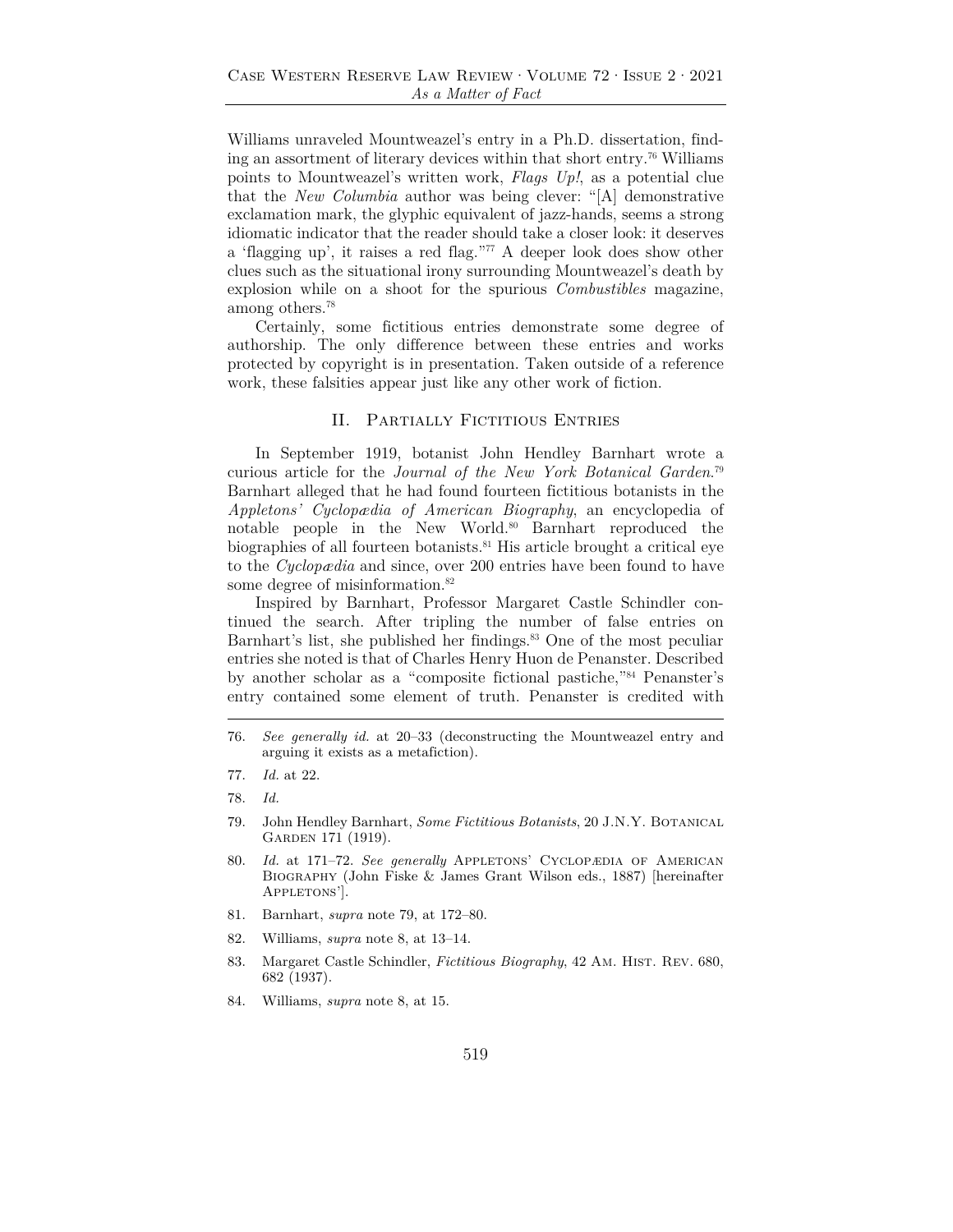"smuggl[ing] specimens of the cochineal insect and the nopal plant, on which it feeds, out of Mexico in  $1755$  and ... have neglight successfully introduced them into Santo Domingo . . . ."85 Only problem? Nicolas Joseph Thiery was actually the one who performed this feat in 1777.<sup>86</sup>

To further the confusion, Thiery is credited with having written one book: *Traité de la Culture du Nopal, et de l'Éducation de la Cochenille dans les Colonies Françaises de l'Amérique, Précédé d'un Voyage à Guaxaca*, and Penanster is credited with three titles of his own, seemingly similar to Thiery's: *Traité de Culture du Nopal, De l'Éducation de la Cochenille et de Leur Acclimation à Saint Domingue,*  and *Voyage à Guaraza dans la Nouvelle Espagne*. 87 Rather humorously, the *Cyclopædia* admits to their similarities by including entries on both Thiery and Penanster.<sup>88</sup>

Unveiling these discoveries, Schindler noted the lengths to which the *Appletons'* authors went to create these characters. Commenting on the knowledge of the writers, Schindler noted:

The writer (or writers) of these articles must have had some scientific training, for most of the creations are scientists, and sufficient linguistic knowledge to have invented or adapted titles in six languages. He was certainly familiar with the geography and history of Latin America. Most of the places visited by his characters are real places, and most of the historical events in which they participated are genuine.<sup>89</sup>

She hypothesized that, "Perhaps each fictitious biography is founded on some historical personage or on a combination of several persons."90

The curious Charles Henry Huon de Penanster appears to have been partially real and represents an interesting legal question: are quasitruths considered facts? The answer is an all too famous one: it depends.

This issue most commonly arises with biographies as sensationalized elements are added to entice the public. The stories of real individuals become larger than life when translated to a larger audience. Recall that in *De Acosta*, when plaintiff drafted a screenplay based on the life of Clara Barton, the Second Circuit determined that plaintiff's protection was limited solely to that of the added "heart interest" plot.91

85. Schindler, *supra* note 83, at 682–83.

- 87. *Id.*
- 88. *Id.* at 682–83.
- 89. *Id.* at 683.
- 90. *Id.*
- 91. De Acosta v. Brown, 146 F.2d 408, 409–10 (2d Cir. 1944).

<sup>86.</sup> *Id.* at 683.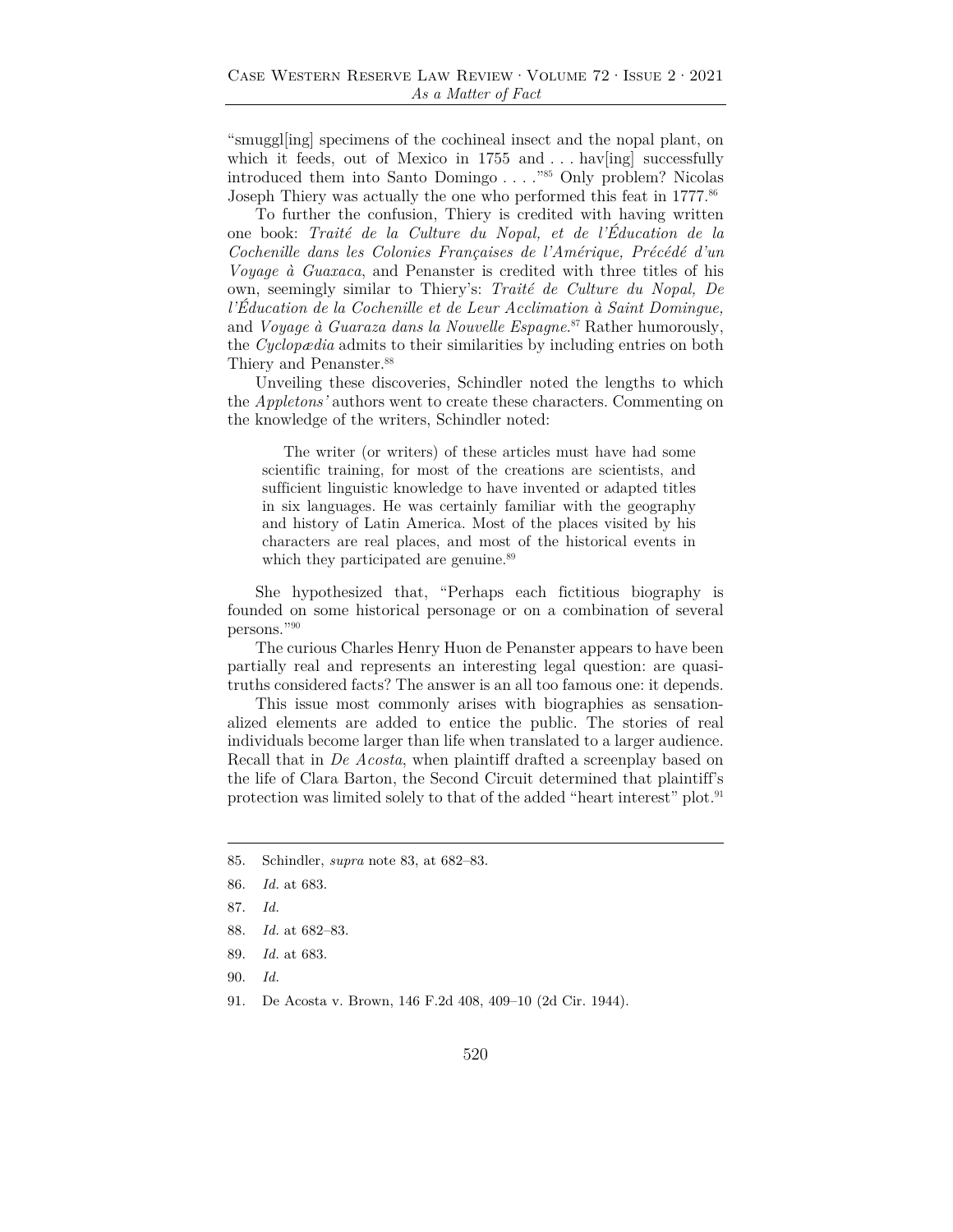In contrast, in *Nash v. CBS, Inc.*, 92 when Nash wrote books describing his theories regarding the death of gangster John Dillinger, the Seventh Circuit determined that his theories were to be treated as fact.<sup>93</sup> The difference between *De Acosta* and *Nash* appears to lie in how the author constructed the story. In *De Acosta*, the author wrote Barton's love story without reference to any other work, whereas in *Nash*, the author wrote theories of Dillinger's death based on his research from other factual works.94 This distinction is consistent with a number of other decisions.<sup>95</sup>

Using these cases as a starting point for fictitious entries, a court would likely have to determine the origin of the fake facts in order to decipher whether those entries should be treated as fact or fiction. In the case of Charles Henry Huon de Penanster, it is likely that a court would not extend copyright protection since he was based off of the real Nicolas Joseph Thiery.

#### III. Fictitious Entries that Become Fact

In 1925, Otto G. Lindberg and Ernest Alpers were mapmakers at the General Drafting Company.96 Scrambling their initials, they added a fictitious town, Agloe, in the western Catskills of New York.<sup>97</sup> A few years later, Lindberg and Alpers spotted Agloe on a Rand McNally map. Upset, the two threatened to sue.<sup>98</sup> Once confronted, Rand McNally claimed that Agloe was real.99 It revealed that it had gotten

- 94. *See De Acosta*, 146 F.2d at 409; *Nash*, 899 F.2d at 1538 (describing why Nash felt Dillinger's death may have been an FBI cover-up).
- 95. *See, e.g.*, Hoehling v. Universal City Studios, Inc., 618 F.2d 972, 979–80 (2d Cir. 1980) (finding that even though a motion picture was based on a speculative book represented as a fact, the motion picture did not infringe on the book author's rights); Miller v. Universal City Studios, Inc., 650 F.2d 1365 (5th Cir. 1981) (determining that facts regarding a kidnapping are not protected by copyright).
- 96. Sam Roberts, *Seeking a Town on the Border of Fiction and Reality*, N.Y. Times (Mar. 28, 2014), https://www.nytimes.com/2014/03/29/nyregion/ in-search-of-agloe-ny-a-town-on-the-border-of-fiction-and-reality.html [https://perma.cc/6RC5-4V9Z].
- 97. *Id.*
- 98. David Hutchings & James C. Ungureanu, Of Popes and Unicorns: Science, Christianity, and How the Conflict Thesis Fooled the WORLD 199 (2022).
- 99. *Id.*

<sup>92. 899</sup> F.2d 1537 (7th Cir. 1990).

<sup>93.</sup> Nash v. CBS, Inc., 899 F.2d at 1541 ("The inventor of Sherlock Holmes controls that character's fate while the copyright lasts; the first person to conclude that Dillinger survived does not get dibs on history. If Dillinger survived, that fact is available to all.").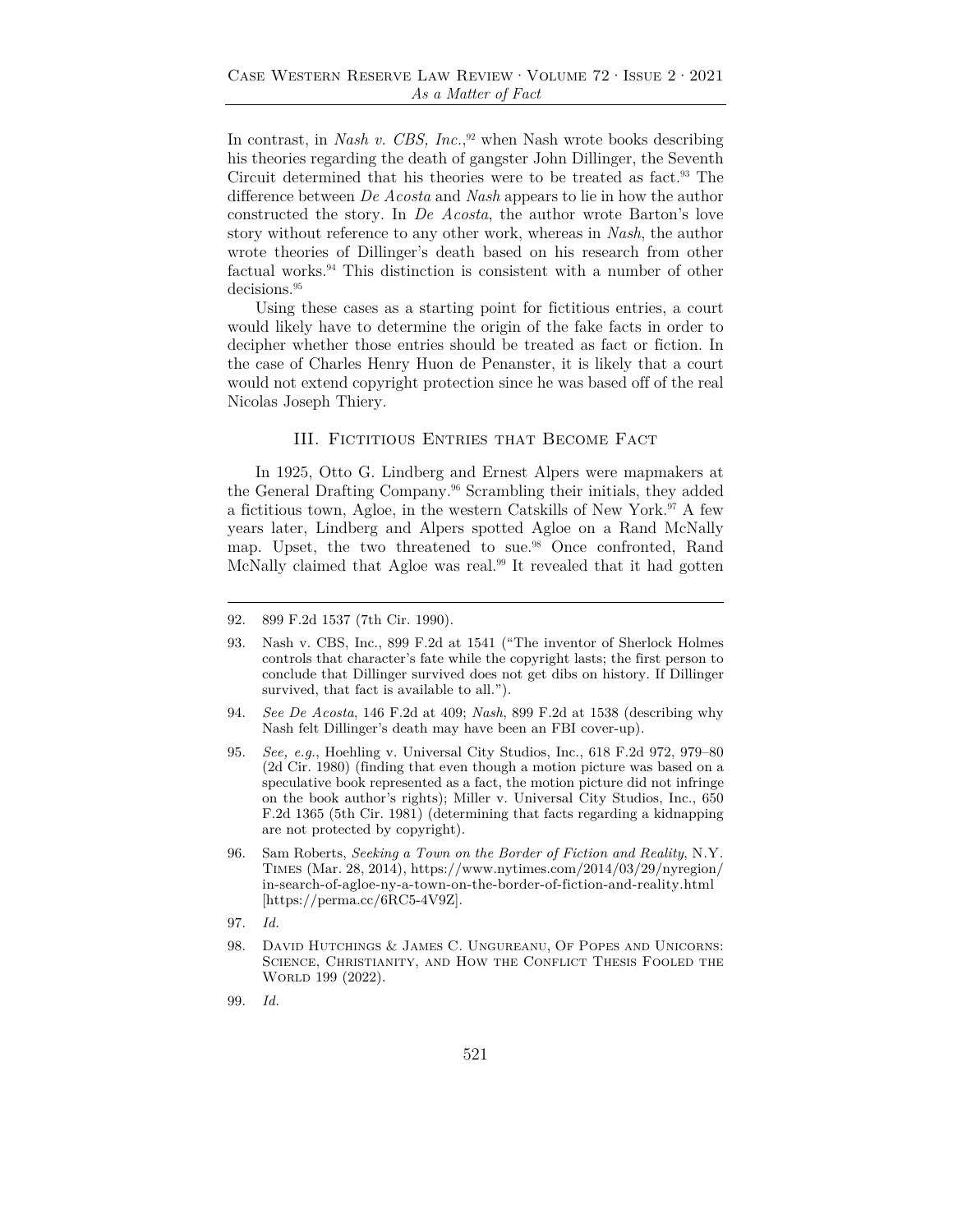its information from the Delaware County records which showed an Agloe General Store right at the very location Lindberg and Alpers had placed Agloe.100 In a strange turn of events, the Agloe General Store owners opened the store after seeing Agloe on a *third* map, one distributed by an Esso gas station.<sup>101</sup> Within a decade, Agloe had gone from being a paper town to a real one.

Today, Agloe is described as "just an old sign, some land, an incredible view of the mountains, and a long winding road leading back toward the highway and north toward other small towns."102 Yet it took on a second life, becoming a tourist attraction following the release of John Green's young adult novel and accompanying movie, *Paper Towns*. 103 One visitor chronicled her experience: "Agloe is an important reminder that we get to decide what's important, what exists, and what takes up space in our world . . . . I helped make it real. I contributed to making it a reality."104 The former Chamber of Commerce president of the "neighboring" town—Roscoe—revealed her thoughts on Agloe: "Is it real? . . . What's your definition of real? If it exists in enough minds, it's real."105

Yes, Virginia, there is an Agloe.<sup>106</sup>

Agloe is hardly the only example of fiction becoming a reality. Perhaps the most common example is that of former ghost words. Ghost words are contrived words that are not part of the common lexicon.<sup>107</sup>

- 104. *Id.* at 199 (citing Yandoli, *supra* note 102).
- 105. Roberts, *supra* note 96.
- 106. In 1897, an eight-year-old Virginia O'Hanlon wrote to the *New York Sun*  asking if Santa Claus was real. The editor wrote back in response: "Yes, Virginia, there is a Santa Claus. He exists as certainly as love and generosity and devotion exist, and you know that they abound and give to your life its highest beauty and joy." *Is There a Santa Claus?*, Sun, Sept. 21, 1897, at 6.
- 107. The term comes from British philologist W.W. Skeat: "Like ghosts, we may seem to see them, or may fancy that they exist; but they have no real entity. We cannot grasp them; when we would do so, they disappear." Lynch, *supra* note 14.

<sup>100.</sup> Moss, *supra* note 9.

<sup>101.</sup> Robert Krulwich, *An Imaginary Town Becomes Real, Then Not. True Story*, NPR (Mar. 18, 2014, 4:43 PM), https://www.npr.org/sections/ krulwich/2014/03/18/290236647/an-imaginary-town-becomes-real-thennot-true-story [https://perma.cc/XR9Q-84UV].

<sup>102.</sup> Krystie Lee Yandoli, *Here's What It's Like to Visit an Actual Paper Town*, Buzzfeed (Oct. 27, 2015), https://www.buzzfeed.com/krystieyandoli/ welcome-to-the-agloe-general-store-come-back-soon [https://perma.cc/ 5HWB-VKKX].

<sup>103.</sup> Hutchings & Ungureanu, *supra* note 98, at 199; *see also* Roberts, *supra* note 96 (using Agloe as a focal point, Green claims he was inspired by "the idea that a fiction created on paper could become real").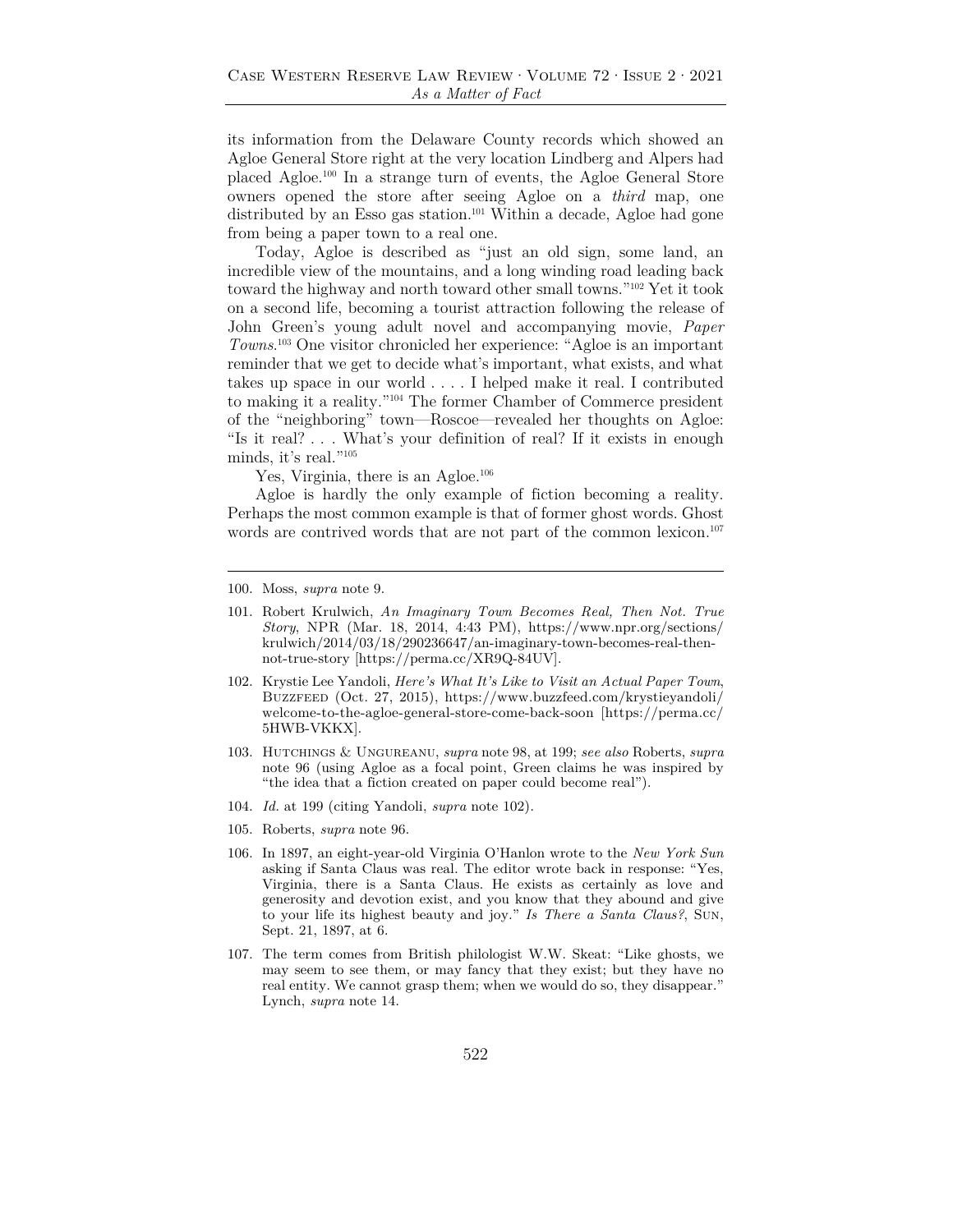Ghost words can find their way into dictionaries by incorrect transcription,<sup>108</sup> editing blunder,<sup>109</sup> personal preference,<sup>110</sup> or simply by copying.<sup>111</sup> As a humorous example, etymologist Allen Walker Read recounted his experience watching the creation of a ghost word:

[G]host words do not depend upon evanescence, but upon being carried along from an origin in blunders . . . . One occurred on the Columbia University campus a few years ago when a dull lecture was being criticized. One person remarked, "The lecture was soporific," and his companion replied, "Yes, it was so very porific." But *porific* has, so far as I know, remained a ghost.<sup>112</sup>

While most ghost words remain as such, some do, in fact, find their way into everyday use. Words like "gravy"113 and "chortle"114 have successfully graduated from ghost word to actual word.

In these instances, the fictitious entries would likely be treated as actual facts since they now represent a truth. However, because these situations are quite peculiar, there does not yet seem to be any case law to substantiate this position.

- 109. *See supra* note 11 and accompanying text.
- 110. Author of the *Philology on the English Language*, Richard Jodrell believed all terms consisting of two words should be written as one word. Taken from Homer's *The Odyssey*, Jodrell coined the term "phantomnation" meaning "a multitude of spectres." "Phantomnation" later appeared in a variety of dictionaries including *Webster's*, *Worcester*, and *The Imperial*. F. Horace Teall, The Compounding of English Words 17–18 (1891).
- 111. One scholar described the passing down of the ghost word "abacot," a misprint of "bicocket":

[A]nd so it spun merrily along, a sort of rolling stone of philology, shaping itself by continual attrition into something as different in sense as in sound from its first original . . . . So through Bailey, Ash, and Todd it has been handed down to our time,—a standing exemplar of the solidarity of dictionaries, and of the ponderous indolence with which philologers repeat without examining the errors of their predecessors.

William S. Walsh, Handy-Book of Literary Curiosities 8 (1892).

- 112. Read, *supra* note 11, at 98.
- 113. "Gravy" was originally a misspelling of "grané." *Gravy (n.)*, Online Etymology Dictionary, https://www.etymonline.com/word/gravy [https:// perma.cc/3HVL-ZK5E].
- 114. "Chortle" is a portmanteau of both "snort" and "chuckle." The word was first used by Lewis Carroll in *Through the Looking-Glass*. Williams, *supra* note 8, at 42.

<sup>108.</sup> Misinterpretations frequently cause ghost words. Examples appearing in dictionaries include "foupe" as a misreading of "soupe," "adventine" instead of "adventive," "dentize" in place of "dentire," "to morse" as a misinterpretation of "to nurse," or "kime" in place of "knife." *Id.*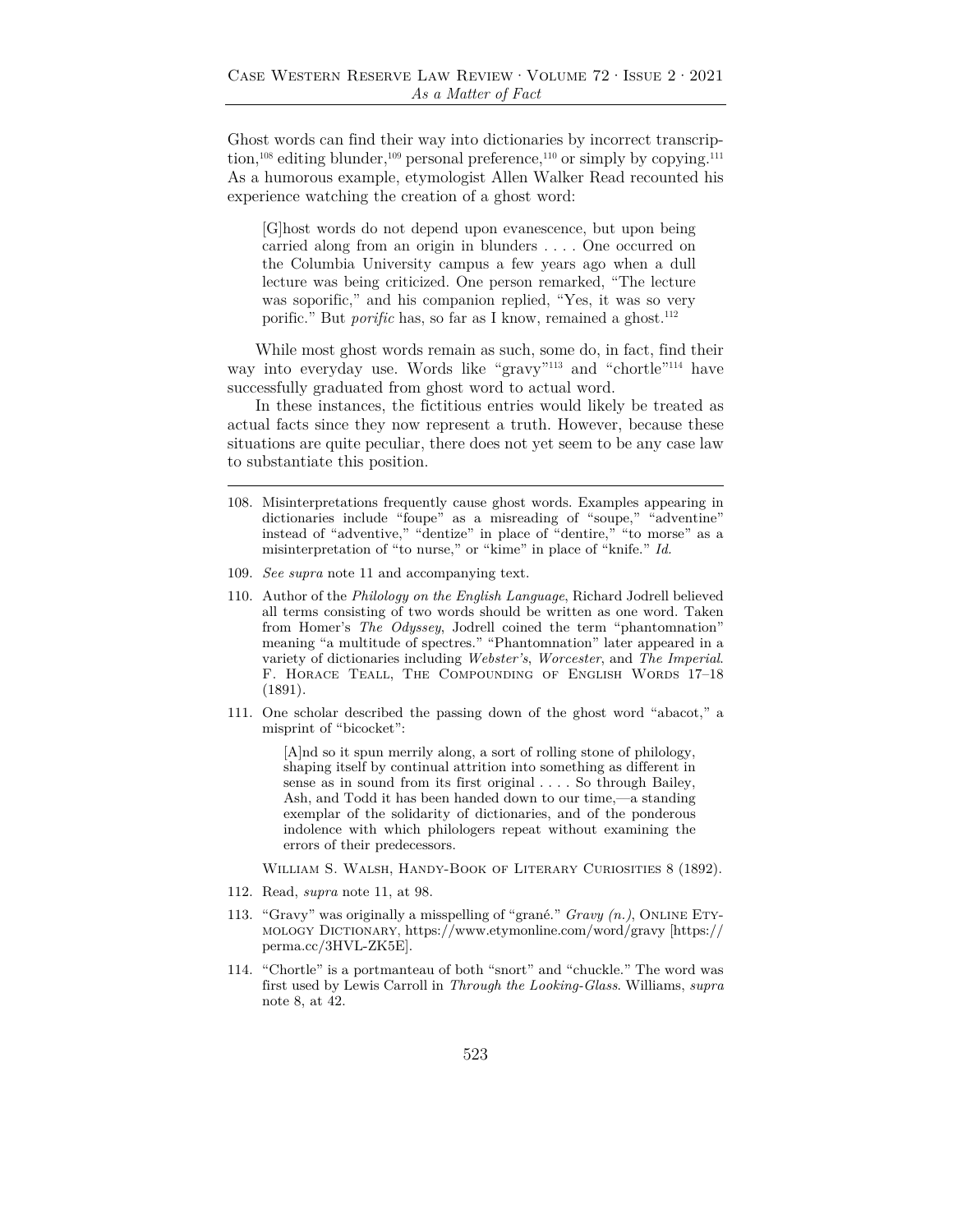#### **CONCLUSION**

In 1980, *The New Grove Dictionary of Music and Musicians* ("*New Grove*") was the largest single-subject reference work in the world.<sup>115</sup> Coming in at a massive 25 million words, the second edition chronicles the history of music and the stories of some of the most famous musicians.116 It also includes an unusual article by David Fallows entitled "Spoof Articles."117 Fallows's article acknowledges that the first edition had made some mistakes and that some of the musicians included in that edition weren't real. Specifically, he noted two: Dag Henrik Esrum-Hellerup and Guglielmo Baldini.<sup>118</sup>

Danish composer Dag Henrik Esrum-Hellerup was written by editor Robert Layton in order to see "how well informed [his editors] really were."119 Layton added clues to make it more obvious, but his editors had missed them and Esrum-Hellerup was printed.<sup>120</sup> Soon after, the Royal Library in Copenhagen discovered Esrum-Hellerup's entry and was so elated to celebrate the Danish composer that it attempted to commemorate him with a plaque. $121$ 

At this point, Layton revealed that Esrum-Hellerup was a sham. The Danes took the announcement in stride, finding it "hilarious." Articles about the incident had already popped up in Denmark.<sup>122</sup> A

- 116. Fiona Maddocks, *Thank You for the Music...*, GUARDIAN (Jan. 27, 2001, 20:18 PM), https://www.theguardian.com/books/2001/jan/28/music [https://perma.cc/ZVA9-DFEB].
- 117. Levison & Farrer, *supra* note 115, at 42–43.
- 118. Surprisingly, *New Grove* claims that these were the only two fictitious entries that made it into print. John Rockwell, *News of Music; Despite Met Stoppage, Subscriptions Set Record*, N.Y. Times (Jun. 25, 1981), https://www.nytimes.com/1981/06/25/arts/news-of-music-despite-metstoppage-subscriptions-set-record.html [https://perma.cc/UM9A-M2PQ]. Many more had been caught by editors prior to publication including the likes of Genghis Khan't, Stainglit, and Lasagne Verdi. LEVISON & FARRER, *supra* note 115, at, at 42.
- 119. Levison & Farrer, *supra* note 115, at 40–41.
- 120. *Id.* at 41–42. Some of Layton's clues included the fact that Esrum-Hellerup's biographer was a specialist in a completely different musical period and that Esrum-Hellerup had planned performances of *Parsifal* in Sweden and Denmark during the 1880s—an unlikely performance given that *Parsifal* was first performed outside of the German city of Bayreuth in 1903. *Id.* at 41.
- 121. *Id.* at 42.
- 122. *Id.*

<sup>115.</sup> Brian Levison & Frances Farrer, *How the Danes Discovered a New Composer: Dag Henrik Esrum-Hellerup (1803–91)*, *in* Classical Music's STRANGEST CONCERTS AND CHARACTERS 40, 40 (2007).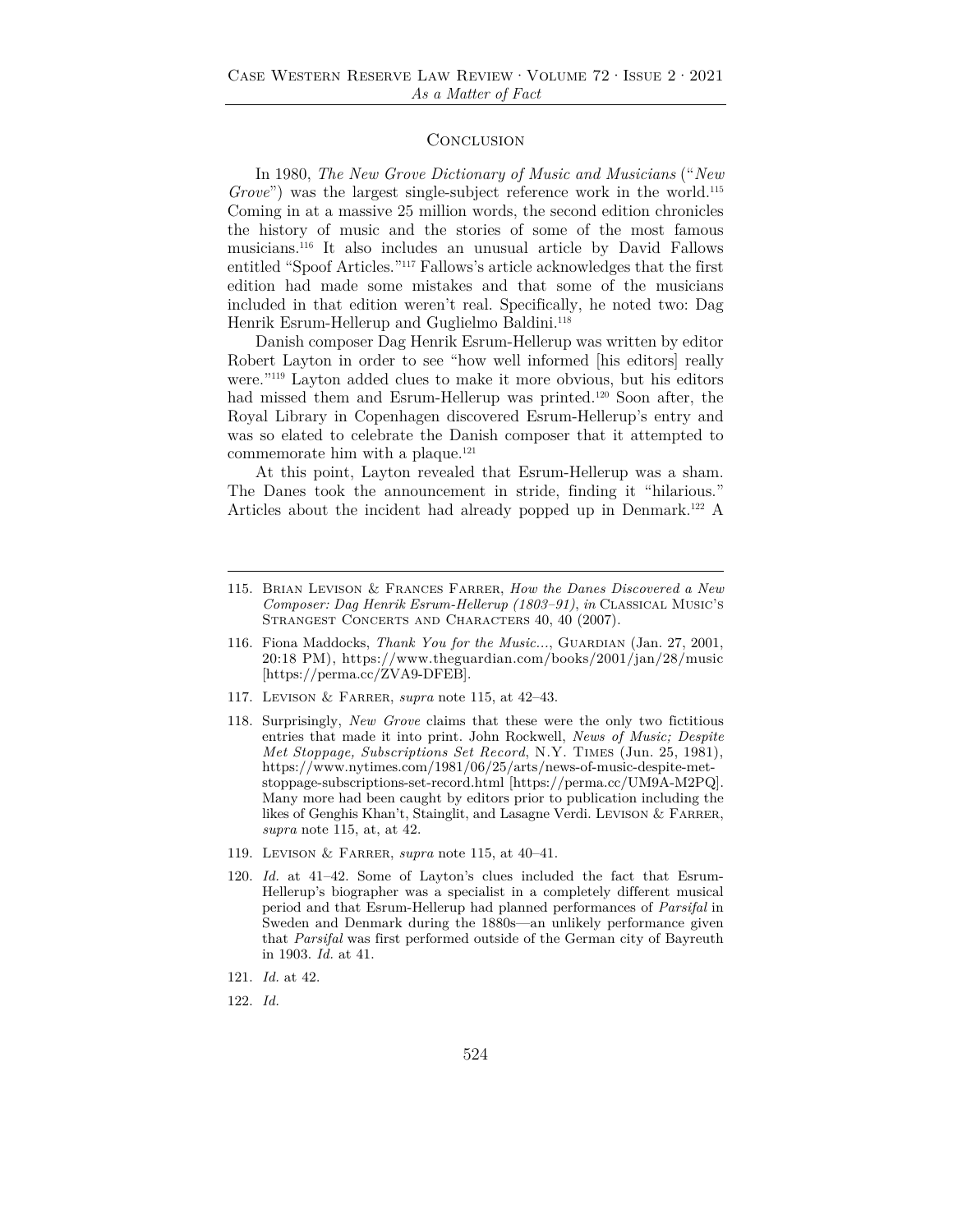choir named after the composer had been founded.123 Rumors about Esrum-Hellerup were everywhere.124 Dag Henrik Esrum-Hellerup had transcended the pages of *New Grove*.

Guglielmo Baldini had a much different fate. Baldini, a brain-child of musicologist Hugo Riemann, was first created in the 1959 *Musik Lexikon*—Riemann's own music encyclopedia—more than twenty years before the publication of *New Grove*. 125 Going undetected, Riemann added more details to Baldini's life—including a faux correspondence between the composer and Pope Innocent IX—in the *Lexikon's* 1972 supplement.126 Riemann snuck the counterfeit composer into *New Grove* by citing his own work (and *only* his own work). Baldini failed to catch the attention of the general public and the music community, and his entry was removed upon the *New Grove*'s editors' discovery of his nonexistence.

These two entries were both bogus. Yet they were treated differently. Esrum-Hellerup had a life outside of the encyclopedia while Baldini stayed within the pages of *New Grove*. While Baldini was an unspotted phony, Esrum-Hellerup became the talk of the town. To some, Esrum-Hellerup was as real as any historical figure.

The lines between fact and fiction are continuously blurring as information is rapidly shared among a variety of platforms. This continual game of telephone can cause these fictitious entries, some of which were carefully and cleverly crafted by genuine creatives, to morph into a quasi-truth somewhere on a spectrum of fact and fiction. As a result, fictitious entries should not receive lump-sum treatment but

126. *Id.* at 46.

<sup>123.</sup> *Id.*; Peter Ryom, *Dag Henrik Esrum-Hellerup*, Great Dane (May 2, 2017), https://denstoredanske.lex.dk/Dag\_Henrik\_Esrum-Hellerup [https:// perma.cc/7FD8-2WVV].

<sup>124.</sup> *See* Hans Brofeldt, *Esrum-Hellerup*, PIANO MUSIC FOR THE LEFT HAND Alone, http://www.left-hand-brofeldt.dk/Appendix\_007\_EsrumHellerup. htm [https://perma.cc/25G3-7SN8] (last visited Feb. 8, 2022) ("Esrum-Hellerup suddenly *came to life*, and on the net you will find many pages about him claiming the most fantastic things - for instance that he died choking on a fish bone during an out-door performance on *Esrum Lake* of Wagner's opera *The Flying Dutchman* . . . . Somewhere you can also read that his father was in fact not a chamber flautist to King Christian IX but a railway crossing guard. He himself was also somewhere described not as a flute player - but an ophecleïde virtuoso . . . ."). *See also* Trevor Hold, *Rejected Reviews: 22. Esrum-Hellerup: An Unknown Composer*, Music & Vision (Apr. 20, 2000), http://www.mvdaily.com/articles/2000/ 04/rresrum.htm [https://perma.cc/9K4P-ATZZ] (joking that Esrum-Hellerup choked on a fish bone); Tony Scupham-Bilton, *Homohoax: Legacy of a Nobody*, THE QUEERSTORY FILES (Mar. 22, 2021), https://queerstoryfiles. blogspot.com/2021/03/homohoax-legacy-of-nobody.html [https://perma.cc/ 3U58-AZSA] (joking that Esrum-Hellerup's father was a railway crossing guard).

<sup>125.</sup> Humez et al., *supra* note 10, at 45.